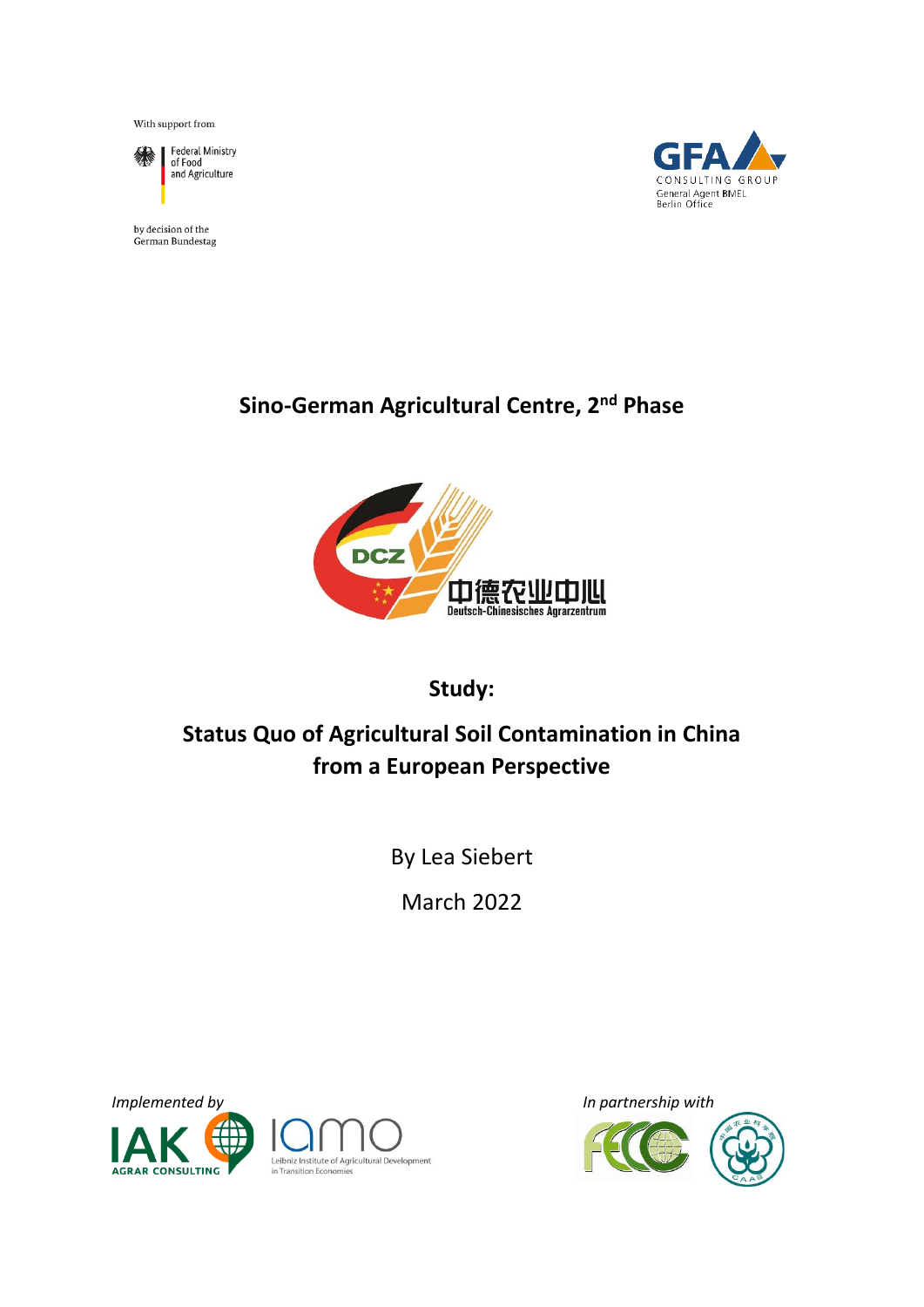

### **Disclaimer:**

This study is published under the responsibility of the Sino-German Agricultural Centre (DCZ), which is funded by the German Federal Ministry of Food and Agriculture (BMEL). All views and results, conclusions, proposals or recommendations stated therein are the property of the authors and do not necessarily reflect the opinion of the BMEL.

### **About the author:**

**Lea Siebert** works as an Expert in Agricultural Policy & Sciences at the DCZ. She studied Geography and Chinese at the Freie Universität Berlin and holds a M.Sc. in Urban Ecosystem Sciences from the Technical University of Berlin. In her research she specialized in soil science with a focus on sustainable agriculture, energy crops and environmental policies.

### **Published by:**

Sino-German Agricultural Centre (DCZ)

Reprints or reproduction of any kind only with permission of the publisher.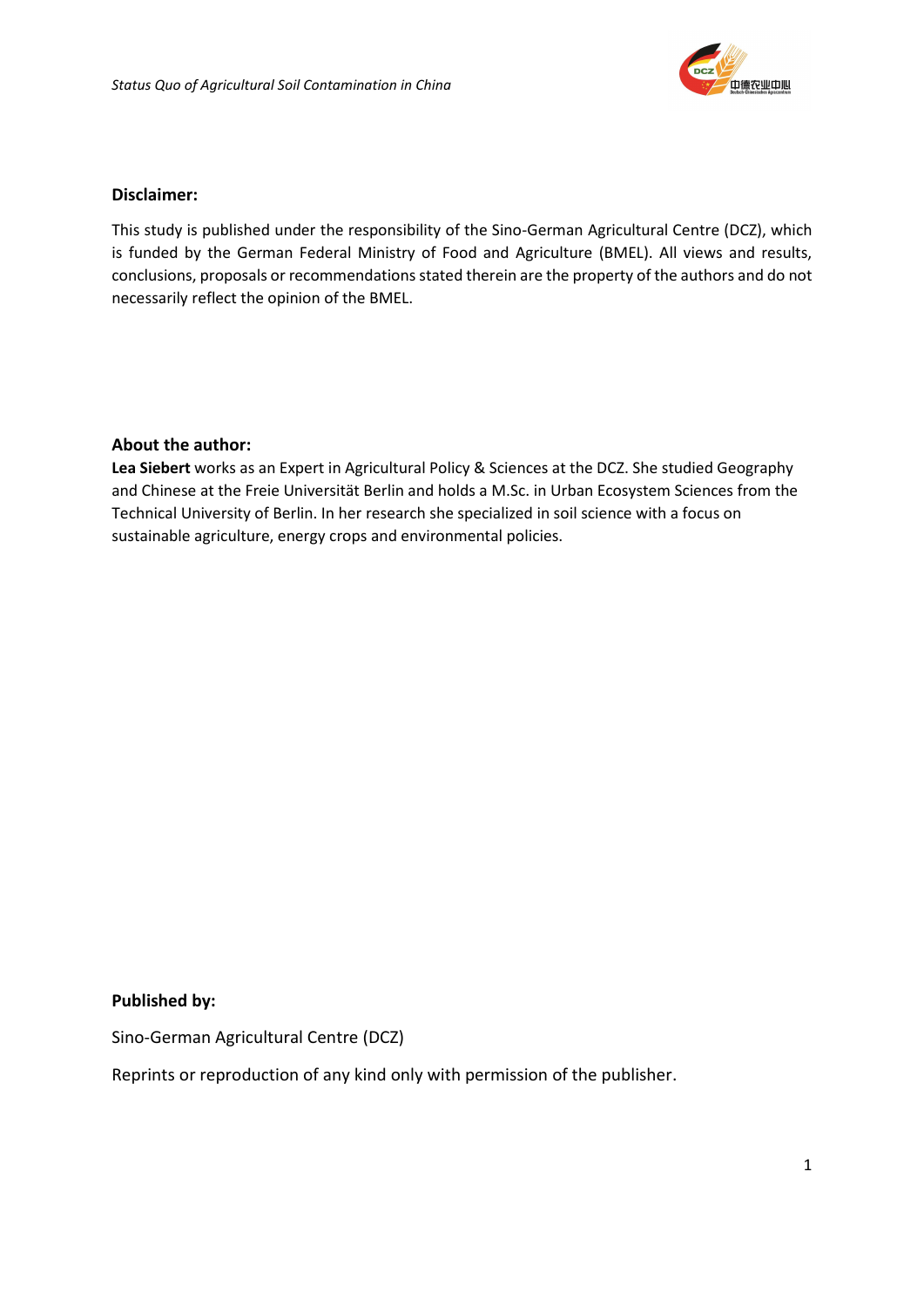

# Table of Contents

# List of Figures

| Figure 1: Proportion [%] of Chinese soil samples which exceed the heavy metal threshold           |  |
|---------------------------------------------------------------------------------------------------|--|
|                                                                                                   |  |
| Figure 3: Proportion [%] of Chinese soil samples which exceed the organic pollutant threshold  12 |  |

# List of Tables

| Table 1: Comparison of different quality standard thresholds for heavy metals and |  |
|-----------------------------------------------------------------------------------|--|
|                                                                                   |  |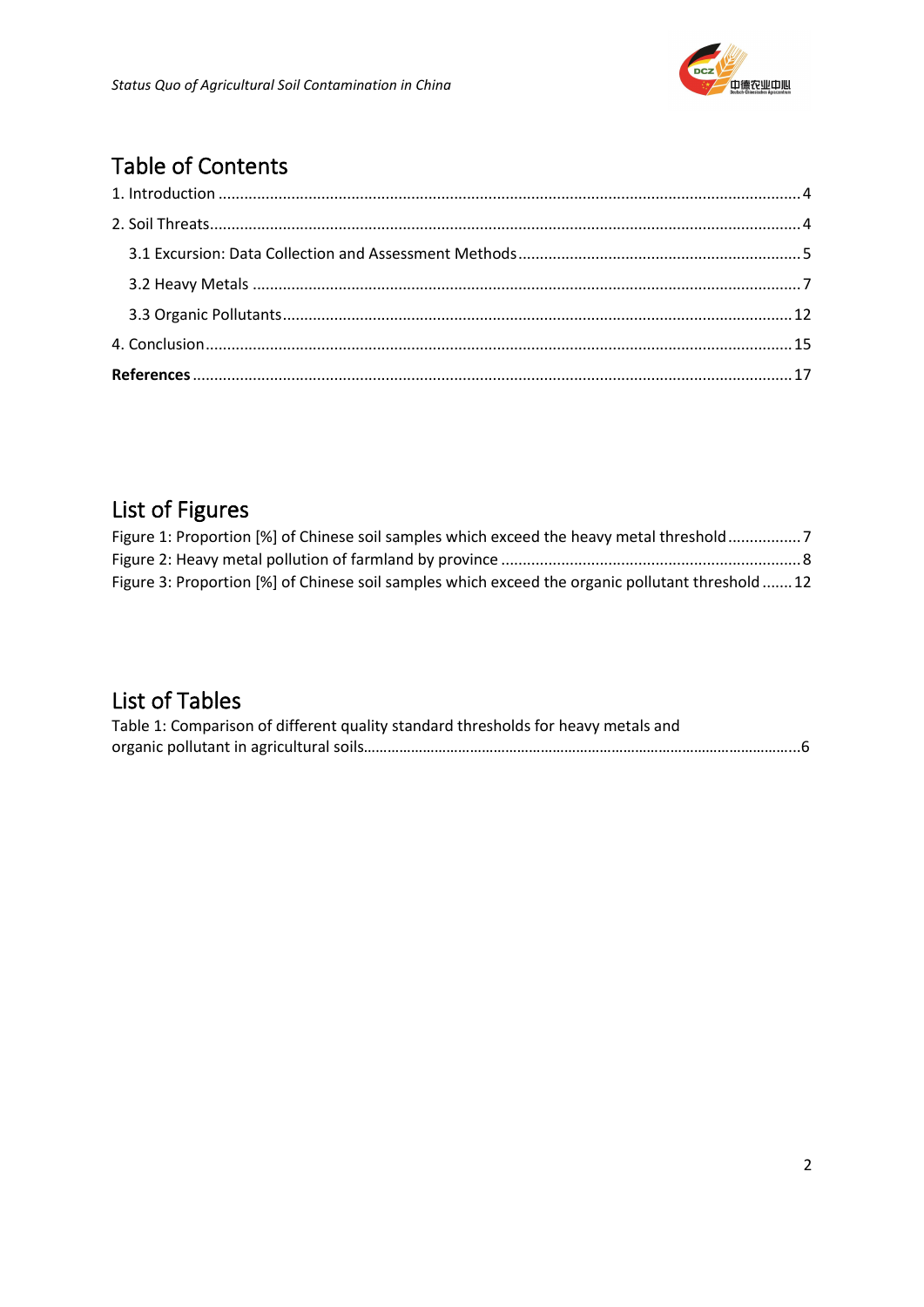

# List of Abbreviations

| As            | Arsenic                                           |  |  |  |  |  |
|---------------|---------------------------------------------------|--|--|--|--|--|
| <b>BTEX</b>   | Aromatic hydrocarbons                             |  |  |  |  |  |
| <b>CHC</b>    | Chlorinated hydrocarbon                           |  |  |  |  |  |
| Cd            | Cadmium                                           |  |  |  |  |  |
| Cr            | Chromium                                          |  |  |  |  |  |
| Cu            | Copper                                            |  |  |  |  |  |
| <b>DDD</b>    | Dichloro-diphenyl-dichloroethane                  |  |  |  |  |  |
| <b>DDE</b>    | Dichloro-diphenyl-dichloroethylene                |  |  |  |  |  |
| <b>DDT</b>    | Dichloro-diphenyl-trichloroethane                 |  |  |  |  |  |
| GB 15618-1995 | Chinese Soil Environmental Quality Standard 1995  |  |  |  |  |  |
| GB 15618-2018 | Chinese Soil Environmental Quality Standard 2018  |  |  |  |  |  |
| <b>HCH</b>    | Hexachlorocyclohexane                             |  |  |  |  |  |
| Hg            | Mercury                                           |  |  |  |  |  |
| <b>LUCAS</b>  | Land Use/Cover Area frame statistical Survey Soil |  |  |  |  |  |
| <b>MEP</b>    | Ministry of Environmental Protection              |  |  |  |  |  |
| <b>MLR</b>    | Ministry of Land and Resources                    |  |  |  |  |  |
| Ni            | Nickel                                            |  |  |  |  |  |
| P             | Phosphate                                         |  |  |  |  |  |
| <b>PAE</b>    | Phthalic acid esters                              |  |  |  |  |  |
| <b>PAH</b>    | Polycyclic aromatic hydrocarbon                   |  |  |  |  |  |
| Pb            | Lead                                              |  |  |  |  |  |
| <b>PCB</b>    | Polychlorinated biphenyls                         |  |  |  |  |  |
| Zn            | Zinc                                              |  |  |  |  |  |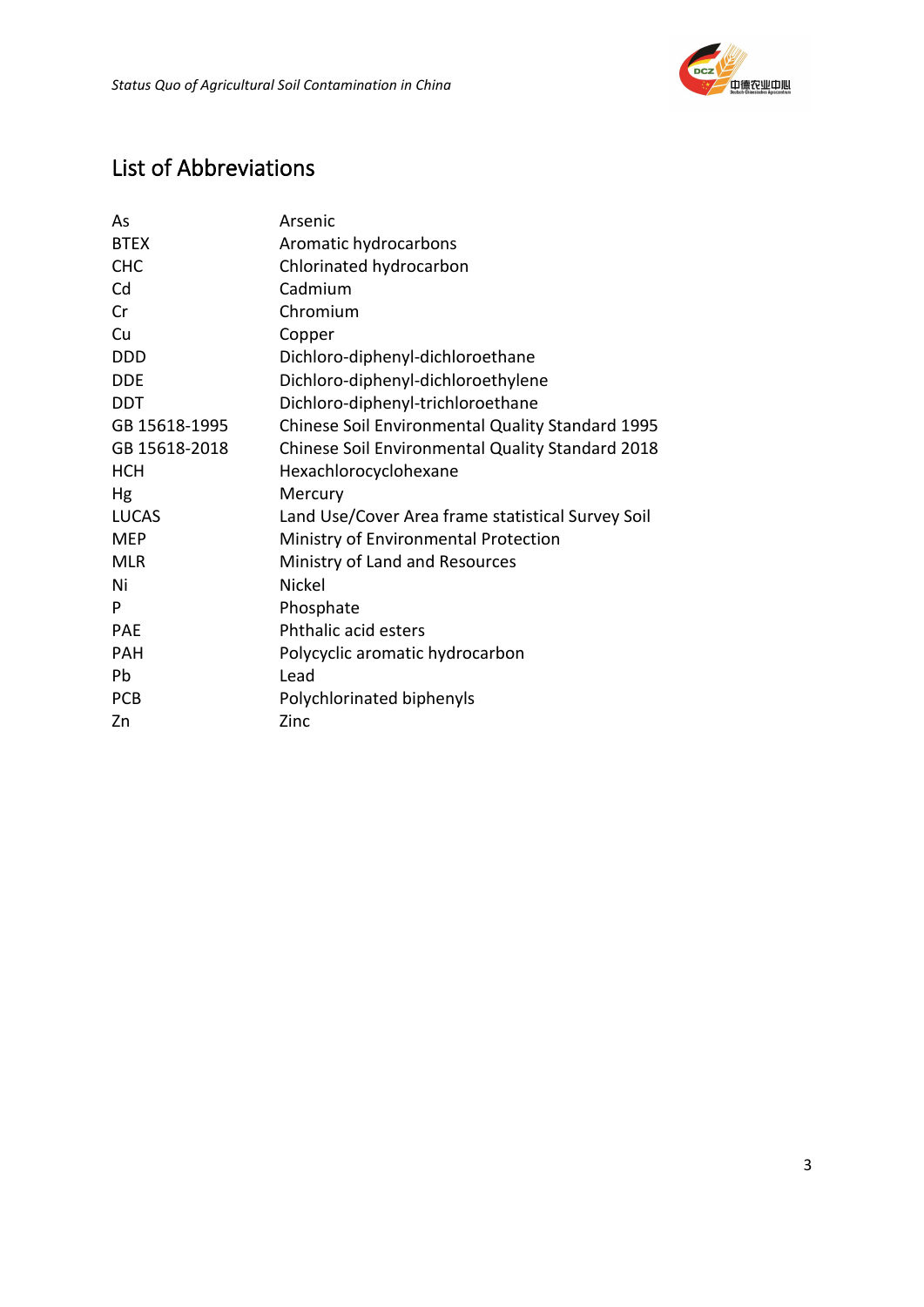

# <span id="page-4-0"></span>**1. Introduction**

Healthy soils are the prerequisite for agricultural production and hence, they are the basis for food security. Furthermore, soil is a non-renewable resource which cannot be regenerated in a human lifetime (EEA2020). As a result, the topic of soil pollution is urgent and is gaining more and more attention. Besides market-related pressures to convert agricultural land into industrial, residential and other uses, soil is endangered by a number of factors, mainly erosion and soil contamination through various pollution pathways, first of all atmospheric depositions and agricultural inputs. Besides adverse impacts on the interlinked ecosystems, biodiversity and other environmental media, soil pollution has two major implications for human lives: health risks through the food chain and a reduction in yields as many pollutants are toxic for plants. Under consideration of these implications, soil contamination has the same result as soil erosion by wind or water, namely a reduction of arable land available for agricultural production.

For China, the efficient use of natural resources is an urgent matter as its agricultural area is comparatively small for sustaining the world's largest population. Consequently, food security has been on the top of political priorities for the last years and is also in the focus of the lately published 14<sup>th</sup>-Five-Year Plan. The often quoted 120 million ha of agricultural land, which should be protected by drawing a "red line" to restrict urban sprawl are increasingly endangered as studies suggest that currently at least 19.4% of Chinese agricultural soils are contaminated (Zhao et al., 2015). This is by far not only a Chinese challenge, as also in Europe a considerable area of agricultural land is polluted.

In the following, the current status quo of contaminants in Chinese agricultural soils are analysed. In order to put these facts and numbers into context, they are compared to results from European and, partly German, soil surveys.

# <span id="page-4-1"></span>**2. Soil Threats**

Out of a total land size of 645 million ha, China currently has 135 million ha of agricultural land (forests and grassland not included) (SIO, 2019). In relation to its population size, this amounts to 0.09 ha per capita, whereas the ratio is 0.14 ha per capita in Germany and 0.22 ha in the European Union (Worldbank, 2018).

China's arable land resources are threatened by several factors. On one hand, **erosion** by wind or water can lead to the removal of the upper and most fertile soil layer, causing irreversible damages. Even though erosion also occurs naturally, with regard to agricultural soils its main cause are human land management decisions. On the other hand, soils are threatened through **pollution**, mostly related to anthropogenic emissions. Direct pollution results from agricultural soil usage and its related inputs, such as contaminated water, pesticides, herbicides, overuse of fertilizers and residues from mulch films. 66 million ha of farmland in China – almost 50% - are irrigated and hence, **irrigation water quality** is a crucial factor for soil pollution. The composition of **chemical and organic inputs** can lead to soil acidification and the accumulation of heavy metals. Indirect pollution results from **flooding** and **atmospheric deposition**. In their meta-analysis of pollution sources, Luo et al. (2009) found that atmospheric deposition and livestock manures were the main sources for pollution of agricultural land in China, whereas fertilizers, agrochemicals, irrigation water and sewage sludge were important input sources only for specific trace elements. With regard to atmospheric deposition, coal combustion plays an important role in China: in 2018, coal consumption amounted to 3.97 billion tons in total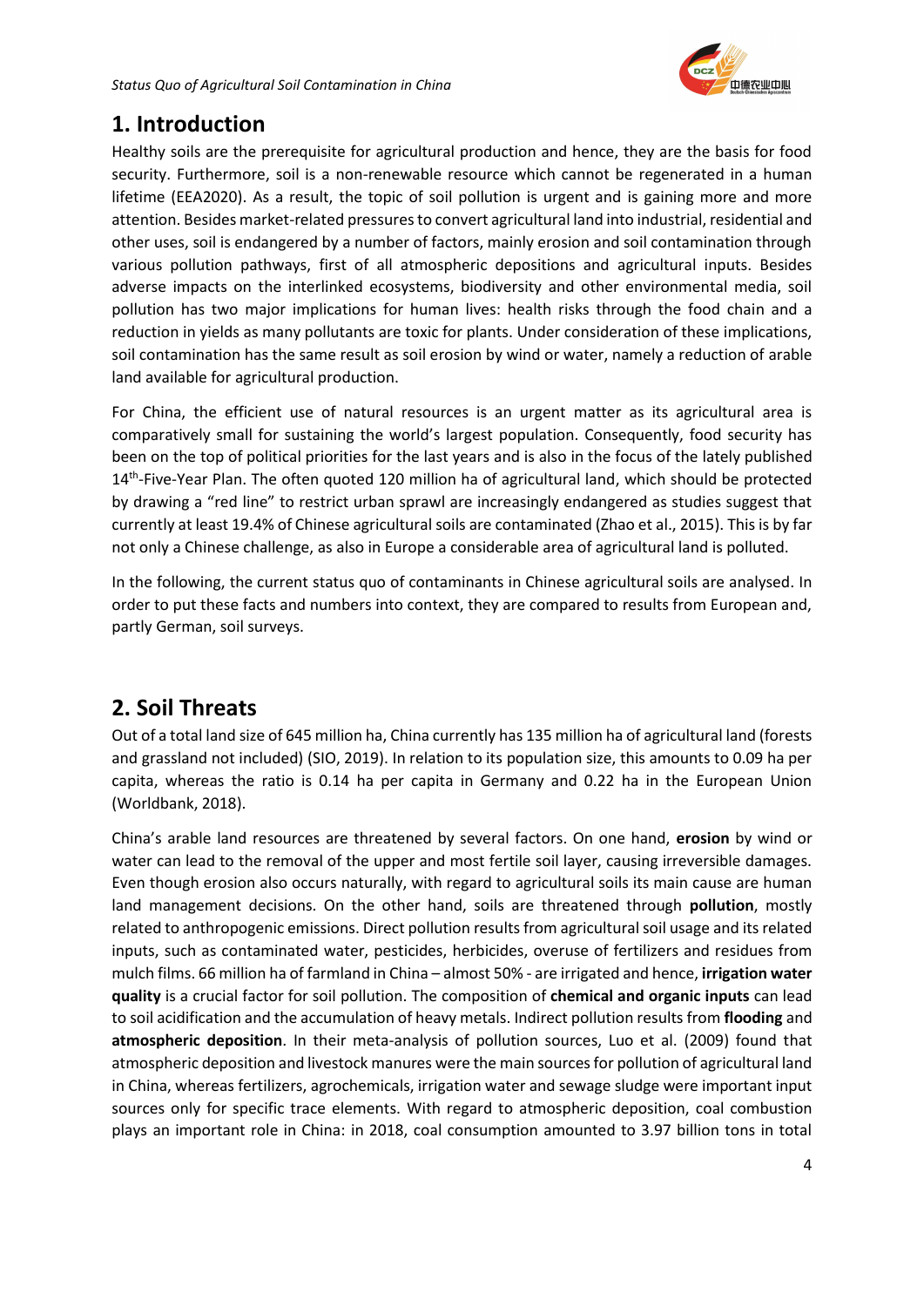

(NBSPRC, 2020). This annual amount of coal contains approx. 51600 tons of Lead (Pb)<sup>1</sup>, 38300 tons of Arsenic (As)<sup>2</sup>, 1100 tons of Cadmium (Cd)<sup>3</sup> and 750 tons of Mercury (Hg)<sup>4</sup>. The sources of pollution mentioned above result in an accumulation of heavy metals and organic contaminants in the soil. In addition, excessive application of Nitrate-fertilisers leads to soil acidification, i.e. low pH-values. As a low pH-value in soils can increase the phytoavailability of trace elements, i.e. the uptake of heavy metals into the plant, the fertiliser-induced soil acidification might reinforce the adverse impacts of heavy metal contamination on both crop yields and human health through the food chain.

In Europe, heavy metals are accounting for 35% of soil pollution, followed by mineral oil (24%) and organic contaminants, such as aromatic hydrocarbons (BTEX), polycyclic aromatic hydrocarbons (PAHs) and chlorinated hydrocarbons (CHCs) which all contribute approx. 10%. The main sources of pollution are related to waste disposal, industrial and commercial activities, military uses, and oil and chemical storages and spills (Panagos et al., 2013a).

# **3. Contamination Status of Chinese Agricultural Soils**

The assessment of soil quality at a national scale is a difficult endeavour. It is crucial to take into consideration firstly, how the data was collected and secondly, by which standards the collected data was classified and evaluated. For this purpose, 3.1 gives a short overview of data collection and assessment methods in China and in comparison with European approaches, before an overview on the contamination status of various pollutants is given in 3.2 and 3.3.

# <span id="page-5-0"></span>**3.1 Excursion: Data Collection and Assessment Methods**

Due to the size of China, comprehensive soil quality assessments which cover the whole country are very rare. Several meta-analysis were compiled based on smaller-scale field studies, e.g. focussing on heavy metals as done by Huang et al. (2019) (336 articles) or Zhang et al. (2015) (465 papers). The closest to a national-scale, representative assessment comes the survey conducted by the Ministry of Environmental Protection (MEP) and the Ministry of Land and Resources (MLR): between 2005 and 2013 topsoil samples were taken in a 8 x 8 km grid system covering 630 million ha (approx. 67% of the whole land area) and were analysed for 3 organic and 13 inorganic pollutants. According to the resulting "Report on the national soil contamination survey (2005-2013)", the thresholds<sup>5</sup> of at least one of the contaminants measured were exceeded in 19.4% of agricultural soils (MEP & MLR, 2014). As Zhao et al. (2015) illustrate, this could mean that 26 million ha of Chinese agricultural land are contaminated. An European equivalent to the Chinese survey is the "*Land Use/Cover Area frame statistical Survey Soil"* (LUCAS) which was conducted in 2009-2012 and 2015 and which assessed, among various other physico-chemical properties, the concentration of 11 heavy metals (Orgiazzi et al., 2017). The samples were taken in the topsoil (0-20 cm) with an average density of one sample every 199 km², which is equivalent to a 14 km x 14 km grid cell system (Panagos et al., 2013b). Based on LUCAS, 6.24% of European agricultural soil samples exceed the "lower guideline values" for heavy metal concentration, which means that 13.7 million ha are defined as contaminated with at least one

<sup>1</sup> For 13.0 mg Pb/kg coal (Fang et al. (2013), doi:10.1007/s10653-013-9581-4)

<sup>&</sup>lt;sup>2</sup> For 9.65 mg As/kg coal (Kang et al. (2011), doi:10.1016/j.scitotenv.2011.10.026)

<sup>3</sup> For 0.28 mg Cd/kg coal (Shi et al. (2018), doi:10.3390/min8020048)

<sup>4</sup> For 0.19 mg Mg/kg coal (Zheng et al. (2007), doi:10.1016/j.scitotenv.2007.05.037)

<sup>&</sup>lt;sup>5</sup> For the thresholds used in the survey see Table 1 GB 15618-1995 standard, black digits in red columns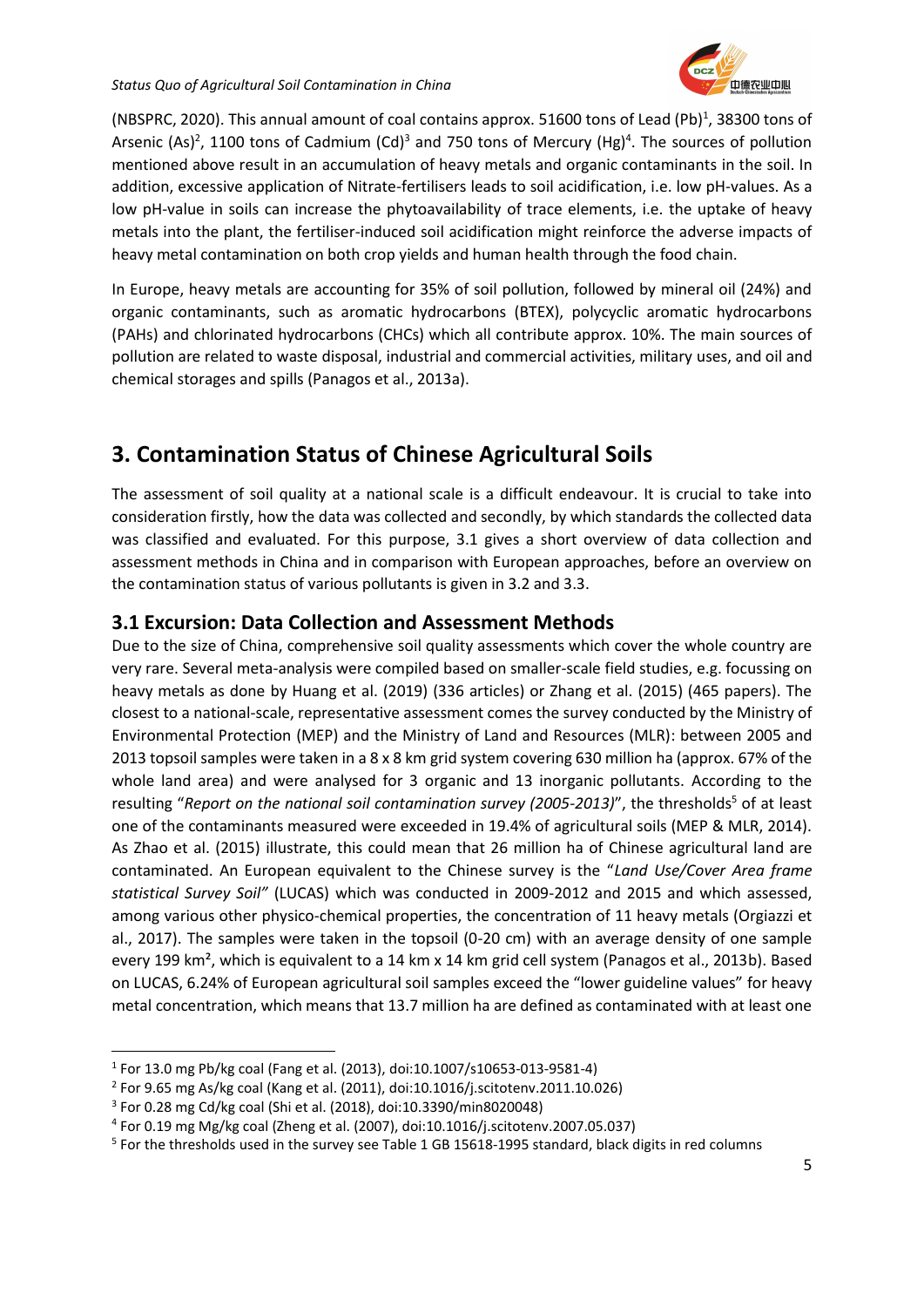heavy metal. However, taking the "threshold values" (Table 1, blue columns) as a baseline, 58.07% of the samples from agricultural soil have elevated heavy metal contents which suggests that in the EU an area of approx. 127.5 million ha could be polluted to a certain degree (Tóth et al., 2016).

The degree of contamination is defined by **thresholds** which are set as benchmarks necessary for comparing soil quality in different places. In the assessment of heavy metal content, local geochemical conditions such as a certain level of "natural background contamination" from non-anthropogenic sources and original soil pH values also have an impact on measured values and their implication for the soil status. For analysing the Chinese *National Soil Contamination Survey* (2005-2013) the Chinese Soil Environmental Quality Standard was used, which defines thresholds for eight heavy metals in three soil pH-value ranges (<6.5, 6.5-7.5,>7.5) as well as the organic pollutants Lindane and dichlorodiphenyl-trichloroethane (DDT) (GB 15618-1995) (Table 1, red columns). In 2018, thresholds for heavy metals were adjusted and further specified for acid soils below pH 5.5 and PAHs were added to the list of organic pollutants (partly displayed in Table 1 in red digits).

For the analysis of the European LUCAS soil survey, Tóth et al. (2016) used the standards from the Finnish legislation for contaminated soil as they "represent a good approximation in the mean values of different national systems in Europe" (Table 1, blue columns). In contrast, the German "precautionary values" distinguish between values for sand, silt and clay, respectively, and specify thresholds that differ considerably from the other two standards (Table 1, yellow columns) (BBodSchV, Annex II.4). Hence, it is clear, that the results of soil surveys and statements about contaminated land areas have to be considered with caution, as they are only comparable if they applied the same sampling methods and threshold standards.

|                              | <b>Chinese Soil Environmental Quality</b><br><b>Standard (Class II)</b> |                        |                        |         | <b>European Soil</b><br>contamination             |                             | <b>Precautionary values</b><br>according to German |                   |              |
|------------------------------|-------------------------------------------------------------------------|------------------------|------------------------|---------|---------------------------------------------------|-----------------------------|----------------------------------------------------|-------------------|--------------|
| pollutant [mg/kg]<br>organic | GB 15618-<br>2018                                                       | (GB 15618-1995) *      |                        |         | standards used for<br><b>LUCAS</b><br>(MEF, 2007) |                             | legislation (BBodSchV,<br>Annex II.4)              |                   |              |
| Metal/                       | $pH \leq 5.5$<br>paddy<br>field                                         | 5.5 < pH<br>$\leq 6.5$ | 6.5 < pH<br>$\leq 7.5$ | pH >7.5 | <b>Threshold</b><br>value                         | Lower<br>guideline<br>value | sand                                               | Silt/Ioam         | clay         |
| Cd                           | 0.30                                                                    | 0.3                    | 0.3                    | 0.6     | $\mathbf{1}$                                      | 10                          | 0.4                                                | $\mathbf{1}$      | 1.5          |
| As                           | 30                                                                      | 40                     | 30                     | 25      | 5                                                 | 50                          | $\overline{\phantom{0}}$                           | $\qquad \qquad -$ |              |
| Hg                           | 0.50                                                                    | 0.3                    | 0.5                    | 1.0     | 0.5                                               | $\overline{2}$              | 0.1                                                | 0.5               | $\mathbf{1}$ |
| Cu                           | 150                                                                     | 50                     | 100                    | 100     | 100                                               | 150                         | 20                                                 | 40                | 60           |
| Pb                           | 80                                                                      | 250                    | 300                    | 350     | 60                                                | 200                         | 40                                                 | 70                | 100          |
| cr                           | 150                                                                     | 150                    | 200                    | 250     | 100                                               | 200                         | 30                                                 | 60                | 100          |
| Zn                           | 200                                                                     | 200                    | 250                    | 300     | 200                                               | 250                         | 60                                                 | 150               | 200          |
| Ni                           | 60                                                                      | 40                     | 50                     | 60      | 50                                                | 100                         | 15                                                 | 50                | 70           |
| Lindane                      | 0.1                                                                     | 0.5                    |                        |         | $\overline{\phantom{a}}$                          |                             |                                                    |                   |              |
| <b>DDT</b>                   | 0.1                                                                     | 0.5                    |                        | 0.1     | $\overline{1}$                                    |                             |                                                    |                   |              |
| Benzo[a]                     | 0.55                                                                    |                        |                        | 0.02    | 0.2                                               | $0.3$ (humus <= $8\%$ )     |                                                    |                   |              |
| pyren                        |                                                                         |                        |                        |         |                                                   |                             |                                                    | 1 (humus >8%)     |              |

*Table 1: Comparison of different quality standard thresholds for heavy metals and organic pollutant in agricultural soils in mg per kg soil as used in China (red columns), Europe (blue columns) and Germany (yellow columns); applied for cadmium (Cd), arsenic (As), mercury (Hg), copper (Cu), lead (Pb), chromium (Cr), zinc (Zn) and nickel (Ni); and Lindane, dichlorodiphenyl-trichloroethane (DDT), Benzo(a)pyren and polycyclic aromatic hydrocarbons (PAH).*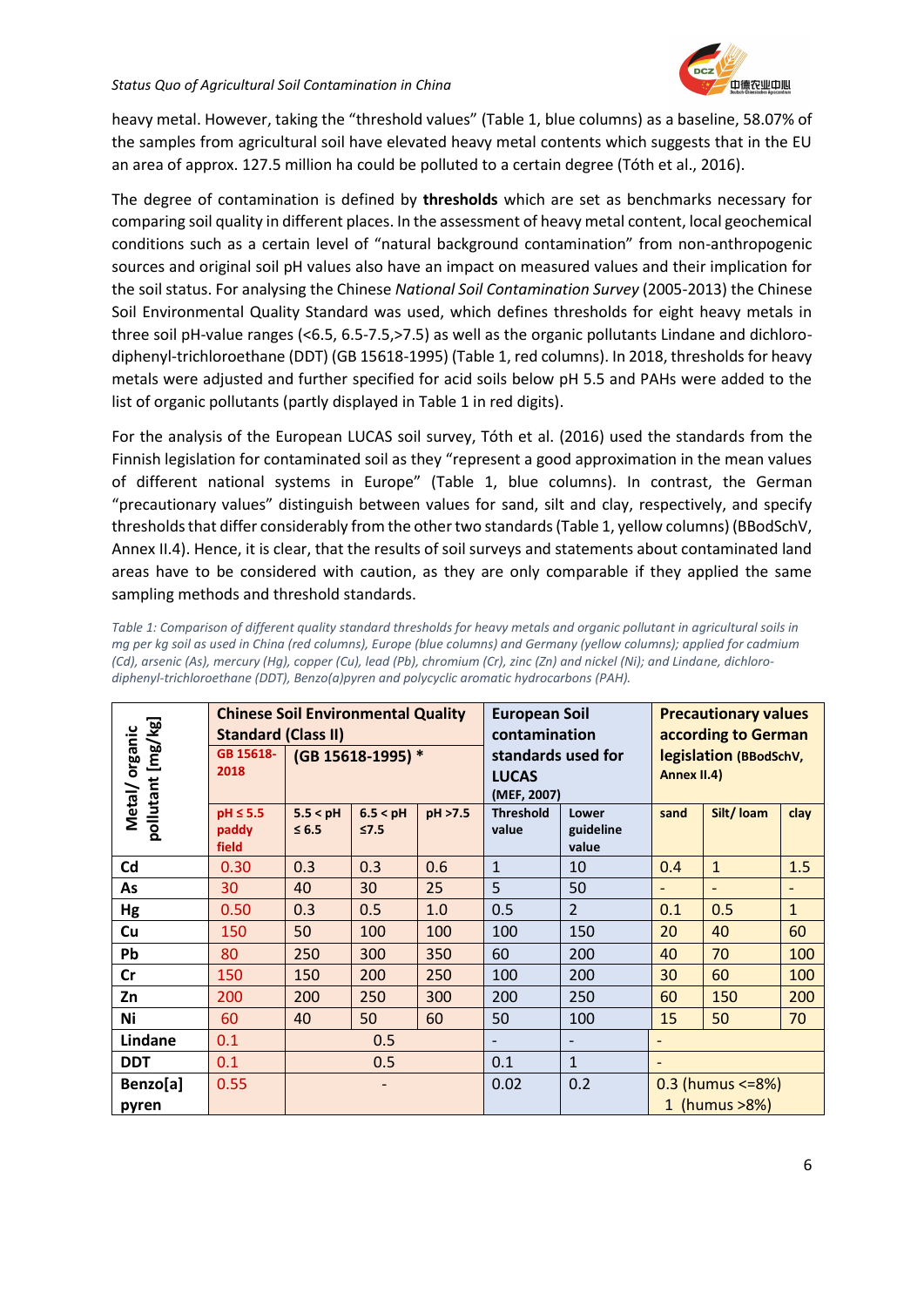

| <b>PAH</b> | $\overline{\phantom{0}}$ | -- | 30 | 3 (humus $\leq$ -8%) |
|------------|--------------------------|----|----|----------------------|
|            |                          |    |    | 10 (humus >8%)       |

\*Applicable thresholds for respective contaminant in dry farm land

# <span id="page-7-0"></span>**3.2 Heavy Metals**

According to the *Report on the National Soil Contamination Survey*, analysing all soil samples (including non-arable land) suggests that 82.4% of the pollution is related to inorganic contaminants. Furthermore, the survey found that cadmium (Cd) and nickel (Ni) were the most common heavy metals, as respective thresholds were exceeded in 7% (Cd) and 4.8% (Ni) of all samples (Fig.1). Elevated levels of other heavy metals were also measured in a certain proportion of the samples: arsenic (2,7%), copper (2.1%), mercury (1.6%), lead (1.5%), chromium (1.1%) and zinc (0,9%). Unfortunately, this data refers to all soil samples which have been collected from all kinds of land uses, whereas no large-scale data was published specifically for agricultural soils. According to a meta-analysis with the same soil standard, 10.18% of agricultural land is affected by heavy metal pollution (Zhang et al. 2015).

With regard to **geographical distribution** of pollution, it was found that especially southern China is affected, which is related to chemical production plants, and mining and smelting activities (Zhang et al., 2015; Fig.2). However, in association with coarse particulate matter (PM 2.5-10), some metals, such as Pb, Zn, Cd and Ni, can be distributed in a radius <10km of the point source, whereas gaseous phase metals even might pollute regions in 200-2000 km distance (Zhang et al., 2019). Water can also transport contaminants over long distances and cause soil pollution in irrigated fields. The high pollution values for Tianjin in the North are mainly related to sewage irrigation in farmland soil (Zhang et al., 2015). Especially paddy rice field cultivation is affected by irrigation water quality, leading to Cd inputs of potentially up to 400 g per ha and year (Zhao et al., 2015). In addition to the geographical distribution of pollution sources, local soil characteristics, such as soil texture and soil pH, play an important role in the heavy metal intake rates of plants. In southern China many soils are very acidic which facilitates the phytoavailability of





metals such as Cd (Zhao et al., 2015). Clay contents also increase the accumulation of many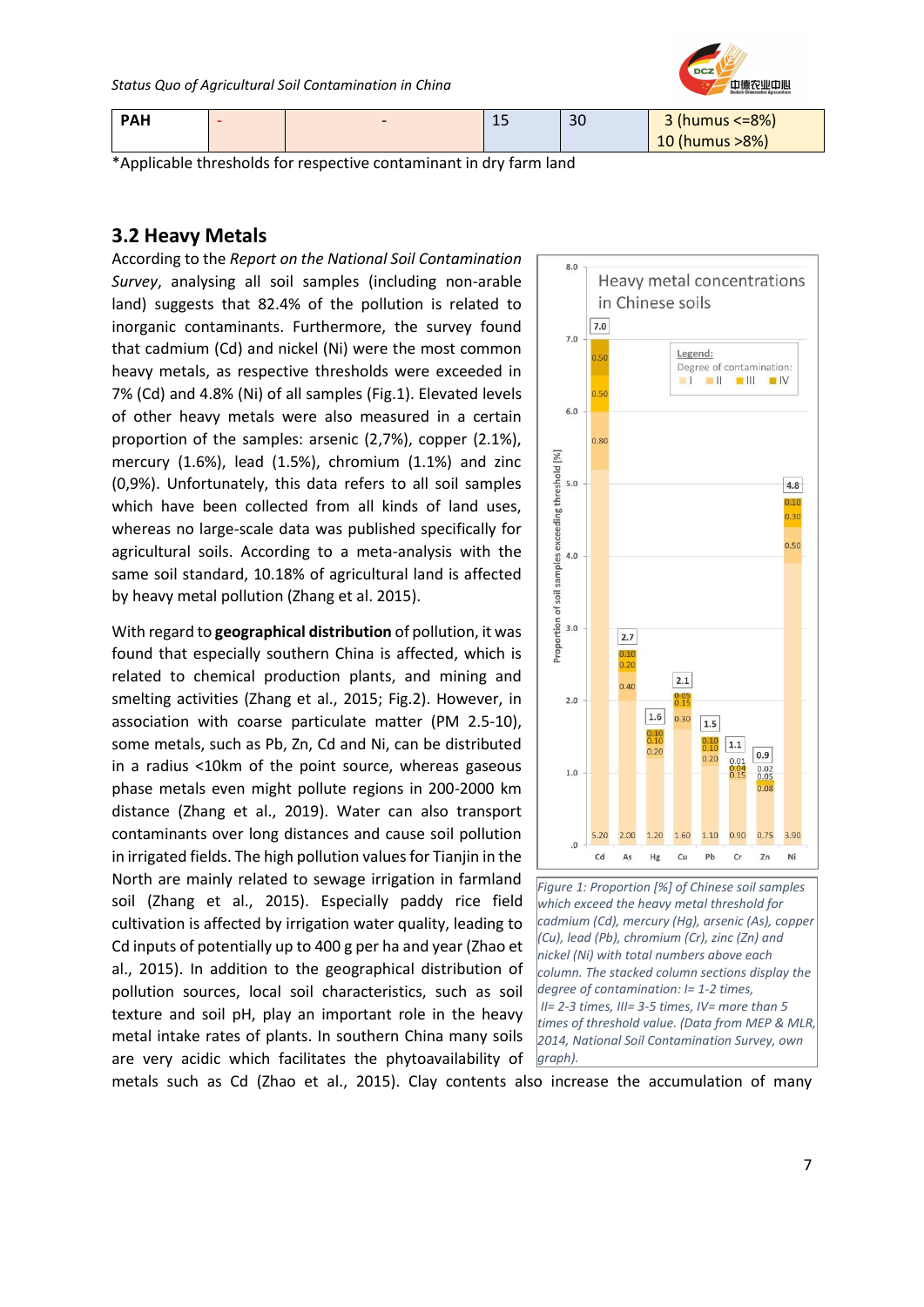



contaminants in the soil. Sandy soils, however, especially in regions with high precipitation rates, facilitate the leaching of contaminants which decreases the risk of plant uptake, but leads to a higher risk of groundwater pollution.

*Figure 2: Heavy metal pollution of farmland by province (Zhang et al., 2015)*

### **Cadmium (Cd)**

According to the *National Soil Contamination Survey*, Cd is the most common pollutant in Chinese soils (Fig.1). 7% of Chinese soil samples exceed the threshold of 0.3-0.6 mg/kg, out of which 1.8% of samples exceed the threshold by 2-5 times. In Europe the threshold for Cd contamination is 1 mg/kg which was exceeded by 5.5% of samples collected across Europe (Tóth et al., 2016). However, taking Chinese thresholds as a benchmark, it can be assumed that European pollution values would be higher. As China's natural background levels are very low, Cd pollution is clearly related to human activities and mainly enters soil as fertiliser application and atmospheric deposition. In their analysis of trace element inputs into Chinese agricultural soils, Luo et al. (2009) found that 55% of soil Cd is related to livestock manure inputs, especially pig manure, and 35% results from atmospheric deposition. In Europe, phosphate (P) in inorganic fertilisers is a relevant source of Cd pollution, depending on the phosphate rock origin (Tóth et al. 2016). However, Cd concentrations in Chinese P-fertilizers are relatively low and hence, this source would only be relevant if fertiliser imports were increasing. In China, mining and smelting activities as well as the production of nickel-cadmium batteries and in general large-scale coal combustion contribute to Cd pollution. Cd emissions from industrial activities enter soil and plants either via airborne emissions or via contaminated irrigation water. The plant Cd uptake is correlated with plant species, soil pH and farming system. Zhao et al. (2015) estimate that Cd inputs in double-rice cropping systems can amount to 400 g/ha per year.

Cd in soils is easily taken up and accumulated by plants without affecting plant growths (Wang et al., 2019). In this respect, Cd pollution has not necessarily an impact on the quantity of food, but it even rather affects food quality as Cd is classified as a human carcinogen and food should not exceed 0.2 mg Cd per kg. In southern China, several adverse factors come together as *Indica* rice cultivars are traditionally grown in flooded paddy fields on acid soil. As a result, several analyses of locally produced grain found Cd concentrations from 0.33 to 0.69 mg/kg with several samples exceeding 1 mg/kg,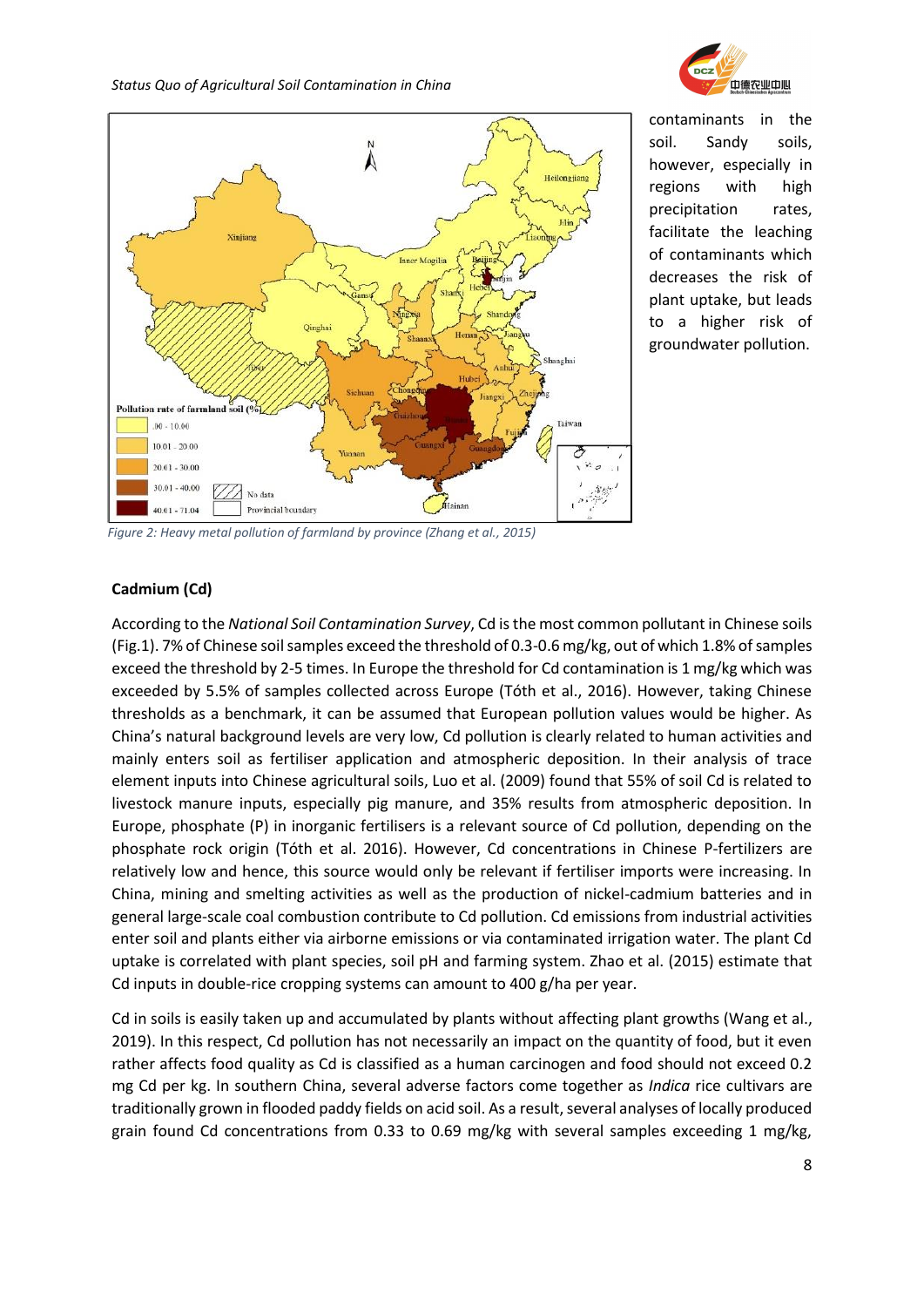

posing a severe risk to human health, especially to those who consume the southern China average amount of 310 g rice per day (Wang et al., 2019).

## **Arsenic (As)**

According to the Chinese national soil contamination survey, the thresholds of 25-40 mg/kg are exceeded by 2.7% of soil samples. In Europe, the proportion of samples exceeding action levels of *As* contamination is also below 5%. Tarvainen et al. (2013) in their assessment of *As* levels in agricultural soils throughout Europe found large differences between northern – on average 3 mg/kg – and southern soils – on average 10 mg/kg – Europe. However, these differences seem to be directly linked to geology and anomalies of high values coinciding with ore deposits or mineral belts. *As* mainly enters Chinese agricultural soils through atmospheric deposition. It is one of the hazardous trace elements in coal and released during combustion. Concentrations in Chinese coal vary from 0 to 35037 mg/kg with an arithmetic mean of 9.65 mg/kg. However, *As* emissions also depend on the treatment of raw coals before combustion and emission reduction systems in the power plant. The *As* concentration in fly ash is much higher than in the original coal and *As* soil contamination can occur in 80 km distance to a power plant (Kang et al., 2011). Another direct source for *As* pollution in agricultural soils in China are phosphate fertilizers and their production sites (Gong et al., 2020) as well as animal manure which is used as organic fertilizer (Luo et al., 2009). It is reported that *As* is still used as feed additive with the aim of disease control and weight improvement for swine and poultry in China and hence, *As*  concentrations in pig and chicken manure are much higher than in other animal manure.

Due to its chemical properties, *As* is fixed in rather acid soils and more solutable and hence, more plant-available, in alkaline soils. In an environment of high pH values, *As* is more mobile and can be absorbed by plants and affect germination, growth and yields and lead to water stress and sloweddown photosynthesis due to interference with metabolic processes. In this regard, phytoavailability of *As* works contrary to the plant uptake of other heavy metals and hence, efforts to increase pH values to prevent e.g. Cd contamination can lead to an increase of As accumulation in plants.

## **Mercury (Hg)**

In China, 1.6% of soil samples have Hg values above 0.3-1 mg/kg as thresholds are depending on the respective soil pH. In Europe, the general threshold of 0.5 mg/kg is exceeded in 0.8% of LUCAS soil samples (Panagos et al., 2021). The main input pathway of Hg in China is atmospheric deposition resulting from non-ferrous metal smelting, coal combustion and industrial production processes, such as battery and fluorescent lamp and cement production (Luo et al., 2009). Also in Europe, present and past mining activities are the main source of Hg contamination. Furthermore, coal combustion plays an important part. Although China's gold mining industry is small, it accounts for 37 % of the country's Hg emissions (Liu et al., 2021). With regard to the cropping system, Hg values are highest in rice and vegetable fields which supports the theory that polluted irrigation water is also a relevant input pathway.

High Hg values in the soil have adverse impacts on seed germination, plant morbidity and microbial activitiy. Furthermore, the food chain is a relevant exposure channel for humans (Liu et al., 2021). Especially rice can accumulate Hg and pose a risk to human health as it has been shown for the rural population in China's mining areas (Zhao et al., 2015).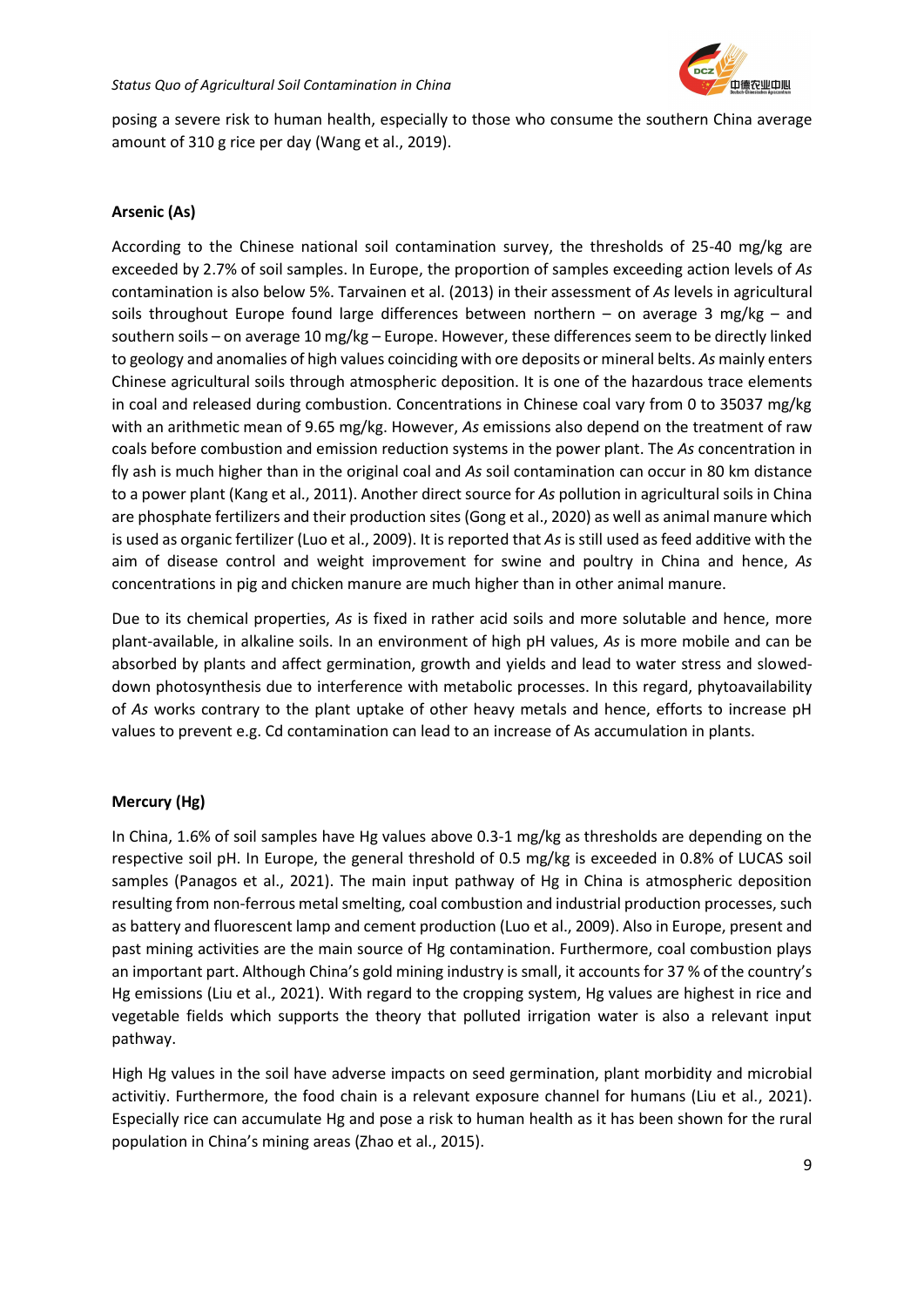

# **Copper (Cu)**

In China, 2.1% of soil samples exceed the Cu thresholds of 50 mg/kg in soils with a pH below 6.5 and 100 mg/kg for soils with higher pH values. A meta-analysis of Chinese studies from 1985-2016 found that 21% of soil samples from agricultural land exceeded the 50 Cu mg/kg threshold (Qin et al., 2021). These assessments are comparable to the European LUCAS survey, which found that 1.1% of soil samples exceeded 100 mg/kg. However, out of European samples of the land use type vineyards, 14.6% were above 100 mg/kg due to the traditionally extensive application of Cu fungicides in wine production. Soil samples from olive groves and fruit trees were also found to have elevated Cu contents (Ballabio et al., 2018). The application of Cu in fungicides such as Cu trichlorophenol, Cu-Zn mixtures and Cu sulfate are also a common source of Cu contamination in Chinese soils. Another source is the application of organic fertilisers: over ten years, Cu contents in chicken manure doubled, whereas contamination of pig manure increased tenfold (Luo et al., 2009). These increases are related to the addition of Cu to animal feeds to prevent diseases and improve growth performance, which is not regulated by standards or directives in China. The amounts of Cu in the soil are closely correlated with soil pH, precipitation and soil texture. In alkaline soils with high clay content and in areas with less rainfall, Cu is accumulated, wheras the chance of leaching into the groundwater increases with sand content and lower pH values in humid areas.

Within the range of 5-30 mg/kg, Cu is also one of the indispensable micronutrients for plant growth. Amounts of >100 mg/kg can lead to toxic effects in the plant and negatively affect growth, while excess Cu can be accumulated by plants in their tissue. Exposure to high-Cu-content food can cause liver diseases, neurological effects and Alzheimer-disease in humans (Ballabio et al., 2018).

## **Lead (Pb)**

The main origin for Pb pollution in Chinese soils is atmospheric deposition, leading to a rate of 1.5% of soil samples which exceed the thresholds of 250-350 mg/kg (depending on soil pH). However, in comparison with the European threshold value of 60 Pb mg/kg, the Chinese benchmarks seem high. This has also been acknowledged by the fact that the threshold has been lowered to 80-240 mg Pb per kg in the revised Chinese soil quality standard. It was found that in China, vehicle emissions contribute 78.1% to Pb concentrations in atmospheric dust, whereas coal combustion contributes another 21.9% (Qin et al., 2021). However, the ban of leaded gasoline in 2000 led to a reduction of transportation-related Pb emissions by approx. 30% (Zhang et al., 2019). Soil analysis in European countries has shown that only very few samples exceed the threshold of 60 Pb mg per kg and hence, it is concluded that in Europe, Pb does not pose a risk to food safety at the moment (Tóth et al., 2016).

Pb contamination in soils can negatively affect plant nutrient and water uptake and inhibit germination. However, some crop species are more vulnerable than others and also the level of Pb in the soil is crucial. It has been reported that Pb toxicity can lead to considerable yield reductions. Furthermore, in humans Pb can lead to kidney failure and cardiovascular disease and with severe impacts on children's brain development (Qin et al., 2020).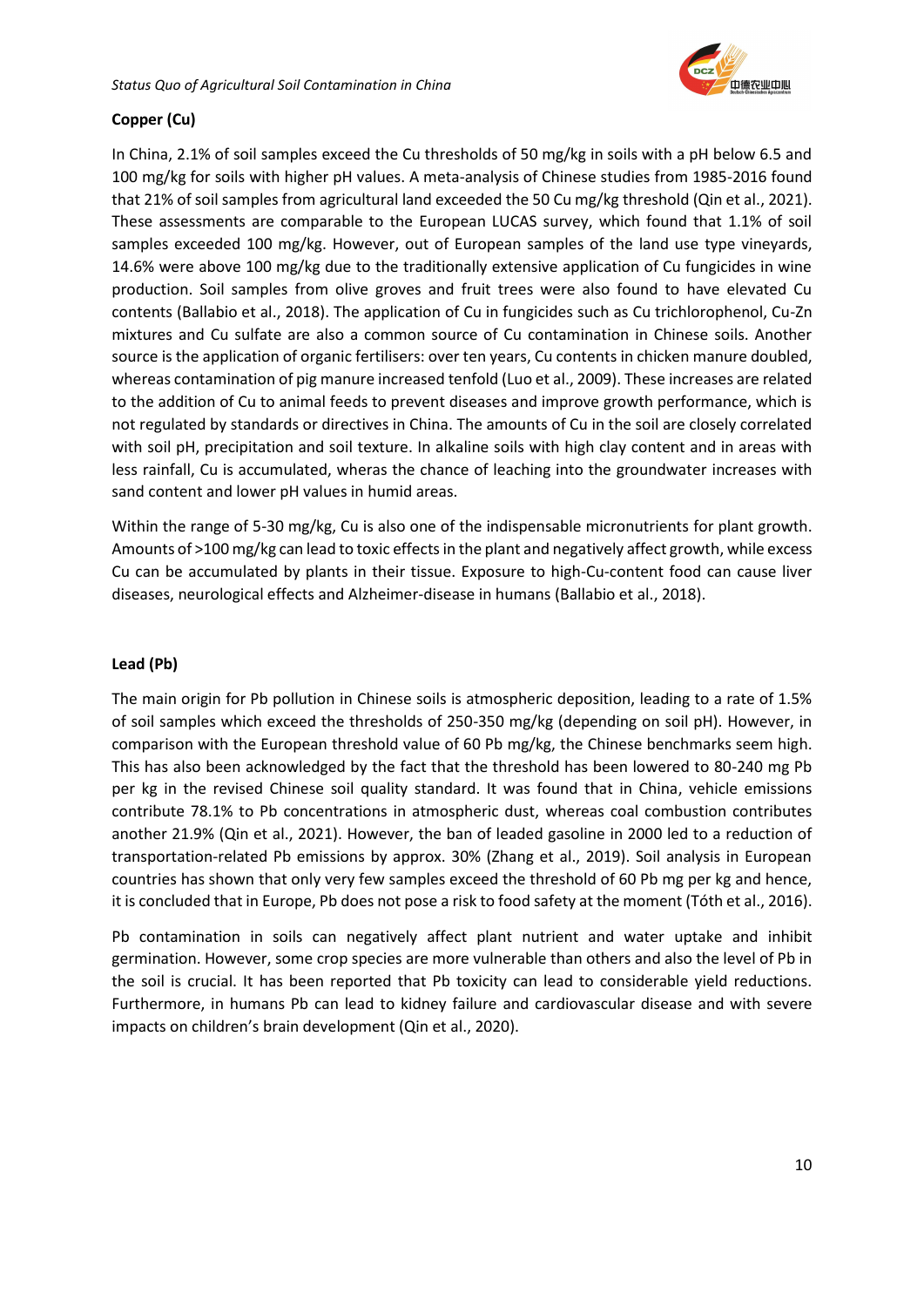

# **Chromium (Cr)**

Li et al. (2020) conducted a meta-analysis based on 1799 papers (1989-2016) and found that the screening value (150 mg Cr/kg) was exceeded in 4.31% of the sampling sites in China, whereas a small number of 0.12% exceeded the control value of 800 mg/kg. These values are much higher than those of the *National Soil Contamination Survey* (2005-2013) which found that the 150 mg/kg threshold was exceeded in 1.1% of the samples, referring not exclusively to agricultural soil, but to samples from all kinds of land use. According to the LUCAS survey, in Europe 2.7% of agricultural land is affected by Cr contamination >100 mg Cr/kg, i.e. 2 million ha of Cr contaminated agricultural land (Tóth et al. 2016). For China, it has been found that raised Cr concentrations are not linked to Cr parent rock material, but mainly to atmospheric deposition (43%), livestock manure (36%) and (phosphate and compound) fertilizers (20%) (Luo et al., 2009). The correlation of fertilizer consumption and soil Cr concentrations was confirmed by Li et al. (2020). Looking into the sources of Cr emissions, they found that the main source is the Chromium salt industry, followed by electroplating and leather making. The tanning industry is also the major driver of Cr pollution in Europe, and contaminated sludge and wastewater pose a threat to the environment.

Unlike other heavy metals, Cr mostly occurs in two forms Cr(III) and Cr(VI), while Cr(VI) has a higher solubility and is considered to be 10-100 times more toxic than Cr(III). Plants rather accumulate Cr in the roots than in leaves and can tolerate certain amounts of Cr. However, both forms of Cr have adverse effects on seed germination, root growth and biomass production. Soil pH influences the solubility of Cr(III), whereas Cr(VI) is extremely soluble in all pH values. The higher the organic matter content of the soil, the more Cr(VI) is reduced to the less toxic form of Cr(III). However, the redox reaction in soils is very slow and takes years. Therefore, active remediation treatments are necessary to reduce Cr contamination (Ertani et al., 2017).

## **Zinc (Zn)**

Being an essential element for both humans and plants, the amount of Zn in soils is crucial to assess its toxicity. The Chinese contamination survey found that the thresholds between 200 and 300 mg/kg, depending on soil pH, were exceeded in 0.9% of soil samples. Also, the European LUCAS survey showed excess rates of the 200 mg/kg threshold in less than 1% of the soil samples. However, when looking specifically at agricultural soil, Zn contamination was found in 20% of European soil samples, which makes the connection between agricultural practices and Zn inputs obvious (Tóth et al., 2016). Furthermore, also the distance to industrial activities such as mining or smelting is a relevant factor for soil Zn pollution. As Zn is used as a feed additive in China, especially chicken and pig manure show elevated Zn levels. Furthermore, Zn is a component of (mainly phosphate) fertilizers and fungicides for crops and vegetables (Luo et al., 2009).

In soils, high Zn content is positively correlated with clay content and the abundance of organic matter. Depending on the crop species, the amount of Zn which is necessary for plant growth ranges between 15-70 mg/kg. Deviations from the critical level lead to Zn deficiency or toxicity and negatively affect plant growth, e.g. by inhibiting copper absorption which leads to copper deficiency symptoms (Tóth et al., 2016). Also, earthworms and microorganisms are negatively affected which leads to a reduced breakdown of organic matter.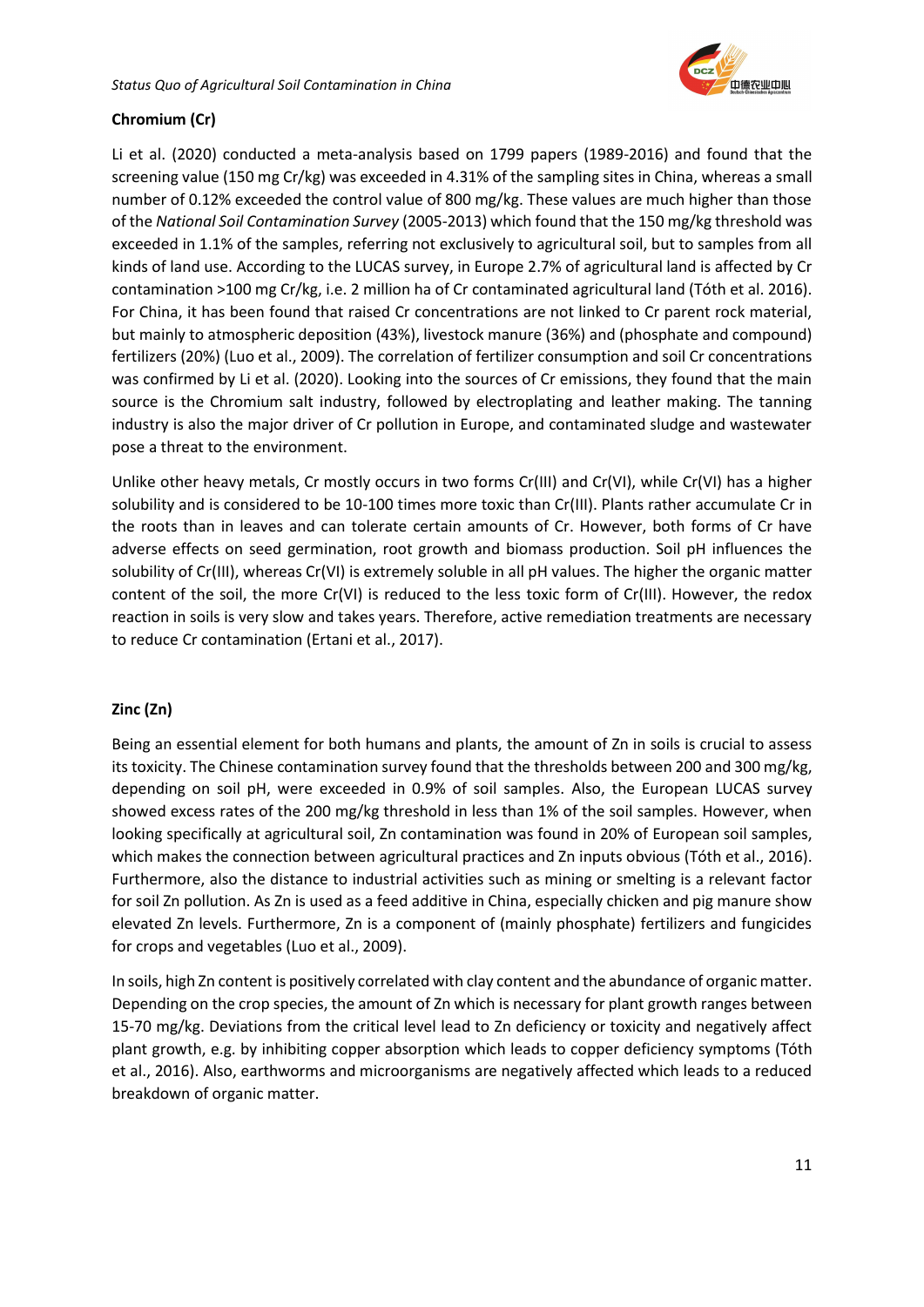

### **Nickel (Ni)**

In China, soil Ni contents exceed thresholds of 40-60 mg/kg in 4.8% of soil samples. According to Luo et al. (2009) the main source for Ni is atmospheric deposition, followed by livestock manure. Air-borne Ni pollution can be associated to fly ash from the combustion of fossil fuels or dust from metal and cement processing industries. Another source is the production of batteries. The LUCAS survey suggests that European Ni contents are rather of natural origin as the distribution seems to be related to different climatic regions (Tóth et al., 2016). Zhao et al. (2015) argue that also the high proportion of Ni polluted soil samples in China is a result of low threshold value which are actually close to the natural background levels.

Similar to Zn is Ni a crucial micronutrient for plants; however, concentrations above 10 mg/kg in plant biomass are toxic for plants. The mobility of Ni in soils and its uptake by plant roots is facilitated by low pH and oxidizing conditions.

# <span id="page-12-0"></span>**3.3 Organic Pollutants**

Besides heavy metals, the second group of pollutants are organic contaminants and as they are often related to nonpoint source pollution, large agricultural areas in all regions of China are affected. According to the *Report on the National Soil Contamination Survey*, organic pollutants account for 17.2% of soil samples exceeding standards. In this survey, three groups of organic contaminants – Lindane, DDT (dichloro-diphenyltrichloroethane) and PAH (polycyclic aromatic



*Figure 3: Proportion [%] of Chinese soil samples which exceed the threshold: Lindane (C6H6Cl6), dichloro-diphenyl-trichloroethane (DDT) and polycyclic aromatic hydrocarbons (PAHs) with total numbers above each column. The stacked column sections display the degree of contamination: I= 1-2 times, II= 2-3 times, III= 3-5 times, IV= more than 5 times of threshold value. (Data from MEP & MLR, 2014, National Soil Contamination Survey, own graph).*

hydrocarbons) – were assessed, and levels exceeding the threshold were found in 0.5%, 1.9% and 1.4% of the samples, respectively (Fig. 3). However, these figures do not exclusively refer to agricultural soils, but include all kinds of land usage. Furthermore, it can be noted that the threshold in many samples is not only exceeded by two times, but by up to five times. For instance, looking at **DDT** pollution, this could mean that 1,58 million ha of land (all land uses) are contaminated with levels of > 2.5 mg DDT/kg (i.e. five times the threshold of 0.5 mg/kg). Organic contaminants enter soils on various pathways, e.g. as pesticides or herbicides, resulting from incomplete combustion of organic matter or waste disposal. In China's Soil Quality Standard of 2018, with Lindane and DDT, two out of three organic contaminants are organochlorine pesticides which are classified as "persistent organic pollutants" due to their high toxicity, high bioaccumulation and slow degradation rate. In German soil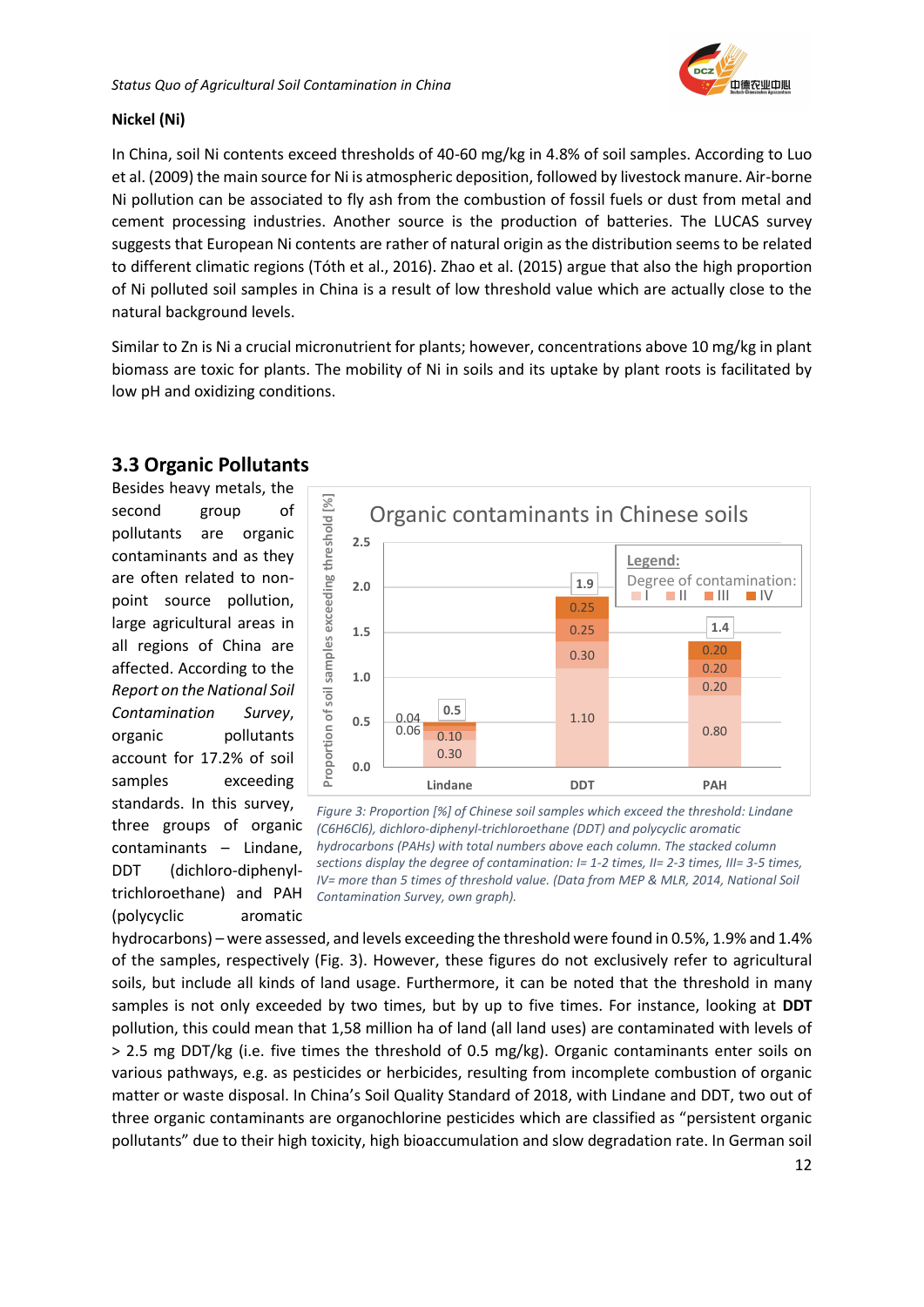

protection legislation, however, the focus lies on PAH which are assessed by their total amount and on benzo(a)pyrene as well as polychlorinated biphenyls (PCBs), whereas Finnish legislation provides a long list of threshold values of various soil pollutants (MEF, 2007). In their assessment of the most relevant organic contaminants in agricultural soils in China, Sun et al. (2018) focus on the following groups: organochlorine pesticides (e.g. DDT), PAH, PCBs and PAEs (phthalic acid esters). It can be assumed that the number of monitored substances is limited by resources, and hence, the selected contaminants act as indicators to give a general idea of the soil pollution level based on the prevalent pollution sources.

### **Lindane**

Like DDT, Lindane is a pesticide, mainly used as an insecticide. After 1991, it replaced technical HCH (hexachlorocyclohexane) after HCH had been banned. As the production of Lindane is still based on HCH, the production of each ton of lindane causes 8-12 tons of HCH waste (Vijgen et al., 2022). Until 1983, 4 million tons of HCH were produced in China and Li et al. (2015) assume that between 1991 and 2000, 3200 tons of lindane were still used. In the National Soil Contamination Survey, the threshold of 0.5 mg/kg was exceeded in 0.5% of samples. It is assumed that 1.8 to 3 million tons of HCH from Lindane production were disposed in Europe, partly in uncontrolled deposits and landfills. However, no comprehensive assessment about average soil contamination with HCH has been made for Europe or even at member state national level. This is also illustrated by the fact that neither Finnish nor German legislation set a threshold for HCH or Lindane (Table 1). In their meta-analysis of studies on HCH and DDT contamination in Chinese soils, Ma et al. (2020) found that HCH concentrations were below the adjusted threshold of 0.1 mg/kg in all studies but one – values of 0.17 were found in Shandong province.

In contrast to technical HCH, Lindane has the advantage that it does not affect crop quality. However, it is known that HCH can accumulate in free range cattle and chicken, which can be a health risk for humans via the food chain as HCH isomers were found in cow's milk and human blood near HCH production sites. It has been found that HCH isomers cause cancer and neurological and reproductive disorder in humans (Vijgen et al., 2022).

### **DDT**

DDT stands for dichloro-diphenyl-trichloroethane and can be degraded to DDE (dichloro-diphenyldichloroethylene) and DDD (dichloro-diphenyl-dichloroethane), which are sometimes assessed together as "DDTs". According to the Chinese *National Soil Contamination Study*, the threshold of 0.5 mg DDT/kg was exceeded in 1.9% of Chinese soil samples. In Europe, the threshold for soil DDT residues is 0.1 mg/kg, same with the adjusted threshold in the revised Chinese soil quality standard from 2018. In an European assessment of pesticide residues, based on 317 soil samples, residues of DDTs (= sum of DDE, DDD and DDT) were found in 25% of the samples (Silva et al., 2019). Although the proportion of samples exceeding thresholds was not assessed, the European median (0.03 mg/kg) is slightly lower than the Chinese median of 0.04 mg/kg, whereas the assessed maximum contents differ significantly: 0.31 mg/kg in Europe and 3.52 mg/kg in Chinese samples (Silva et al., 2019; Sun et al., 2018).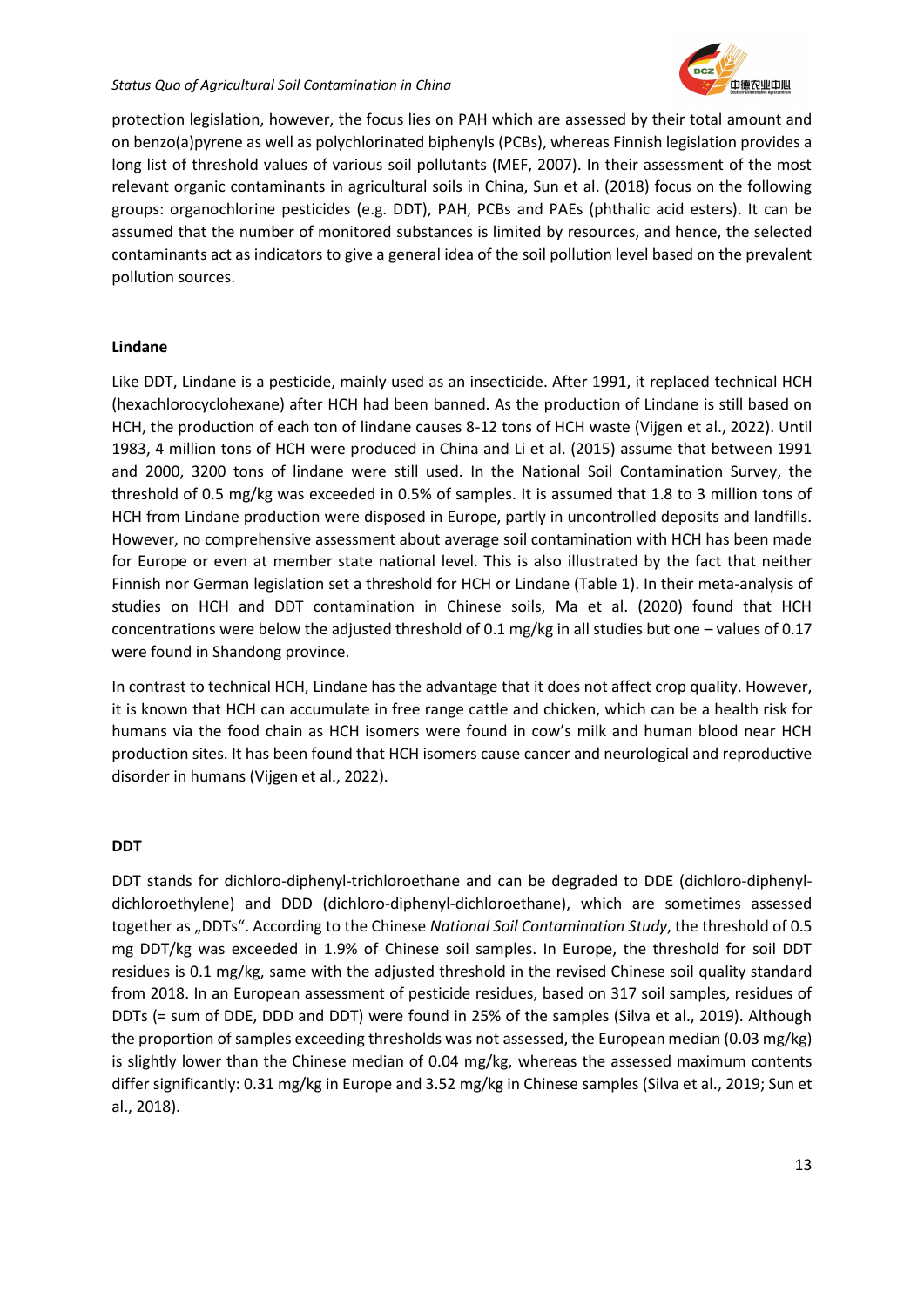

DDT is a pesticide which was frequently used as an insecticide around the world before its harmful impact on the environment and non-target species was detected. As a consequence, the use and production has been also banned in Europe in 1981, followed by a ban in China in 1983. Due to its long-term residual effect, DDT can still be detected in many soils as well as in animals and throughout the food chain in China as well as Europe. Furthermore, as a result of the ban of DDT, dicofol as "technical DDT" was produced as a substitute which to a small proportion (<5%) consists of DDT and became a significant source of nowadays DDT pollution (Ma et al., 2020). DDT has been banned for its toxicity for various species, including humans, and implications for the ecosystem through its accumulation in the food chain. However, there are no relevant negative impacts specifically on crop growth.

### **PAH**

Polycyclic aromatic hydrocarbons (PAH) are a group of organic compounds which consist of at least two aromatic rings. The most well-studied PAH is benzo(a)pyrene, which is known for its carcinogenetic effects, and hence, it is often taken as an indicator for PAH. In Chinese soils, PAHs exceed the threshold for contamination in 1.4% of the samples. As the 1995 Soil Quality Standard does not provide thresholds for PAHs, the *National Survey* follows oversea standards and it can be assumed that PAH contamination is defined by values above 0.2 mg/kg (Sun et al., 2018). According to German legislation, the contamination is defined by values above 3 or 10 mg/kg depending on soil humus content, whereas the Finnish legislation sets 15 mg/kg as the threshold value. No comprehensive assessment of PAH pollution in agricultural soils has been conducted across several European countries. Average values, e.g., for Benzo(a)pyrene, differ from 0.014 mg/kg in Germany and Switzerland to 0.138 mg/kg in the UK (Maliszewska-Kordybach et al., 2009). In their meta-analysis of data on soil PAH values in China, Zhang & Chen (2017) calculated an average of 0.73 mg/kg with significant differences between Northeast China (1.467 mg/kg) and West China (0.021 mg/kg). These differences were also found by Sun et al. (2018) and could be explained by excessive coal use throughout the winter months as well as the distribution of coal mining areas in China. Furthermore, they found that only 17.2% of the soils could be defined as "non-contaminated". However, it is assumed that PAH concentrations can be about 30 times less in agricultural soils than in city centres as their abundance is clearly linked to anthropogenic activities, mainly coal combustion and vehicle emissions. PAH enter soil through atmospheric deposition and through plants which accumulate PAH from the air.

PAHs have toxic, mutagenic and carcinogenic properties and also accumulate in humans through dietary intake of contaminated food. Plants, especially vegetables, can take in PAH through their roots. Due to their strong sorption affinity to soil organic matter, PAHs are less mobile in soils with high humus content. This is also illustrated by the two different precautionary values states in German soil protection legislation which allows higher PAH values for soils with humus content >8%.

### **PAEs**

Even though not assessed in the *National Soil Survey*, phthalic acid esters (PAE) become increasingly relevant contaminants in Chinese agricultural soils. They are used in substances such as polyvinyl acetates, polyvinyl chloride, and polyurethanes and enter soils typically as plastic films. These plastic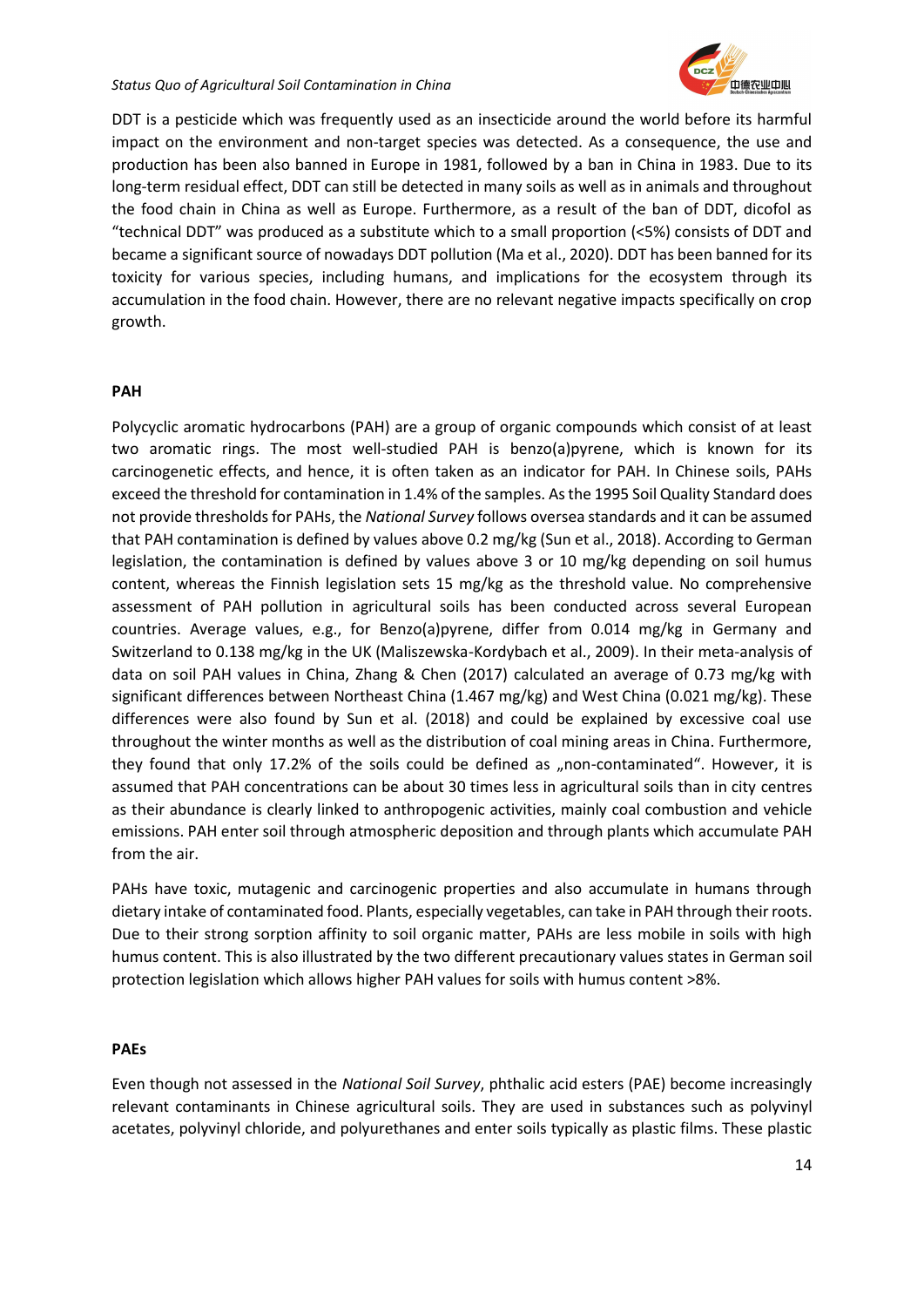films are widely used across China to cover fields as a protection against wind erosion, while reducing fertilizer and irrigation water use significantly. However, after the planting season these films are often discharged on-site leading to soil pollution. Other sources for PAEs are wastewater irrigation and agricultural chemicals (Sun et al., 2018).

PAE can be accumulated in plants and it was shown by Wang et al. (2021) that concentration in maize roots was significantly higher than in surrounding soil. After uptake, PAE are mainly accumulated in the plant roots and less in stems, leaves and grains. In their study, the consumption of maize grains and potato tubers grown on PAE contaminated soil posed a very low carcinogenic risk.

# <span id="page-15-0"></span>**4. Conclusion**

In order to tackle soil pollution in agricultural land it is crucial to firstly get an overview of the pollution status and the sources of pollution. In China, the most comprehensive approach so far is the nationwide survey on soil pollution which was conducted between 2005 and 2013 (MEP & MLR, 2014). However, the published report only gives statistics about percentages of pollution levels, whereas no detailed nor site-specific data has been made available to the public. The comparison with European endeavours to assess soil quality at a large scale showed how challenging it is to produce comparable data. Besides comparable analytical and sampling methods, the choice of indicators and thresholds are key factors. This study has shown that on one hand, the European Union so far lacks a general threshold framework to evaluate the data generated in its comprehensive soil survey, which is also related to the diversity of EU member states. On the other hand, China lacks transparency as no raw data is published, but only the summary report of their soil contamination survey.

Secondly, as these soil assessments aim to lay the basis for safeguarding and improving agricultural soils, they should result in corresponding policies. In China, the *10-Measures for Soil Pollution Action Plan* was published in 2016 as a direct result of the National Soil Contamination Survey. Furthermore, in 2018 the Quality Standard for Soils was updated and provides more detailed risk screening values as well as an additional organic pollutant indicator (GB15618-2018). In 2018, also the new Soil Pollution Prevention and Control Law entered into force and since then, the importance of protecting agricultural land resources has been stressed in all yearly published "Document No.1" as well as in the new 14<sup>th</sup>-Five-Year Plan. In Europe, besides a general, non-binding Soil Protection Strategy and directives specifically addressing certain soil-related aspects, such as directives on nitrates, industrial emissions or water framework, no legal instrument on soil protection exists (Heuser, 2022). However, this might change within the framework of the European Green Deal which aims to address soil health by legal instruments by 2023.

Thirdly, besides avoiding future soil contamination, governments need to make efforts to reduce adverse impacts of existing pollution and invest in remediation. The first can be achieved by reducing phytoavailability of contaminants, e.g. by liming, and by choosing crops and management techniques which are suitable for local soil pollution conditions. However, heavily polluted soils might not be suitable for growing any food or feedstuffs and could be considered for the cultivation of energy crops. Remediation is on the political agenda in both China and Europe. However, existing techniques are costly and take a long time to show effects.

Scientific publications suggest that in China at least 26 million ha of agricultural land are polluted, whereas in Europe at least 13.5 million ha or up to 127.5 million ha are polluted, depending on the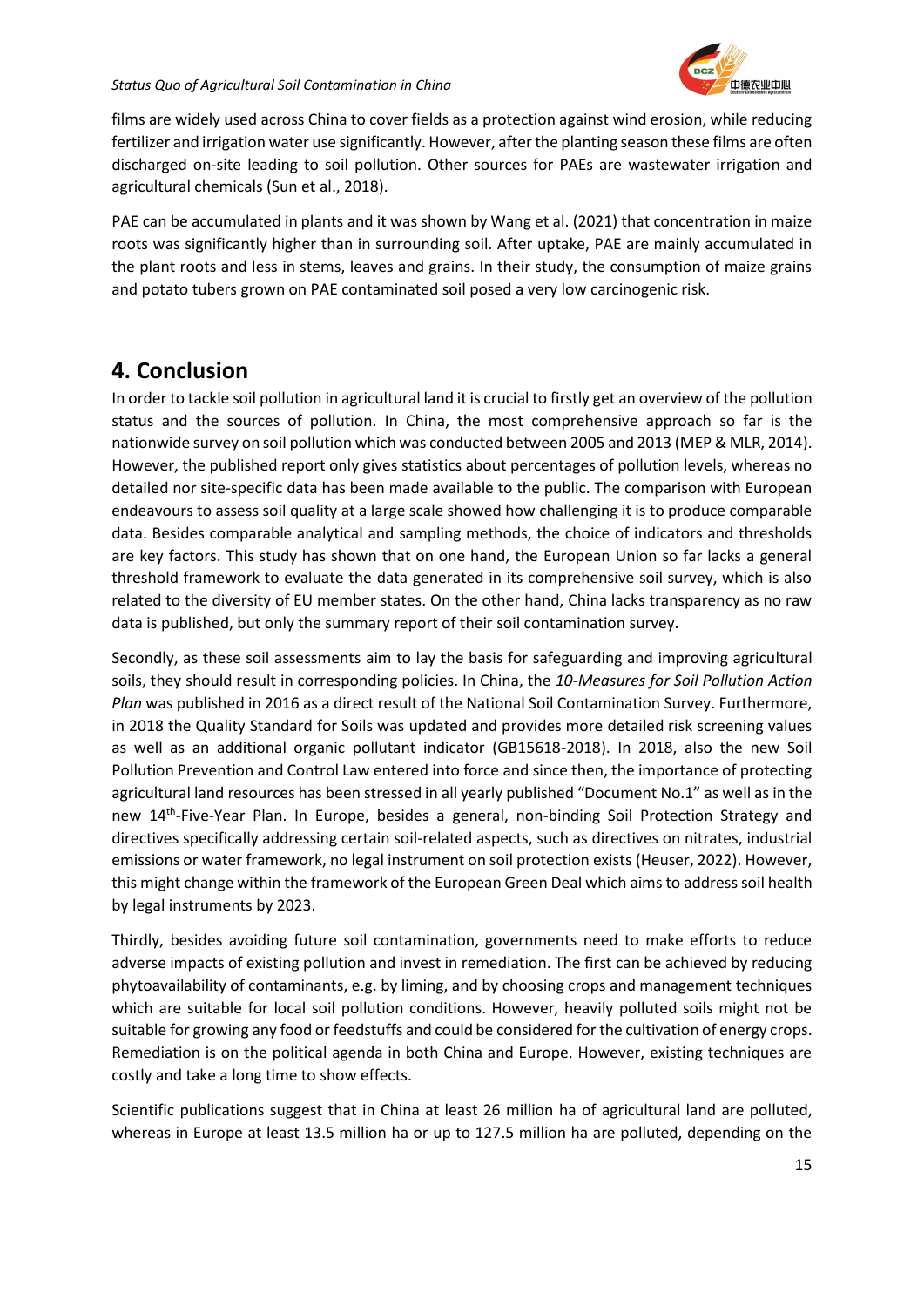

applied thresholds. The review made clear that pollution pathways and contaminants might differ, but the threat and implications of soil pollution are gaining more attention in both regions. In light of the slow and limited options for remediation of agricultural soils, it seems most efficient to tackle pollution sources and make ongoing management practises more sustainable.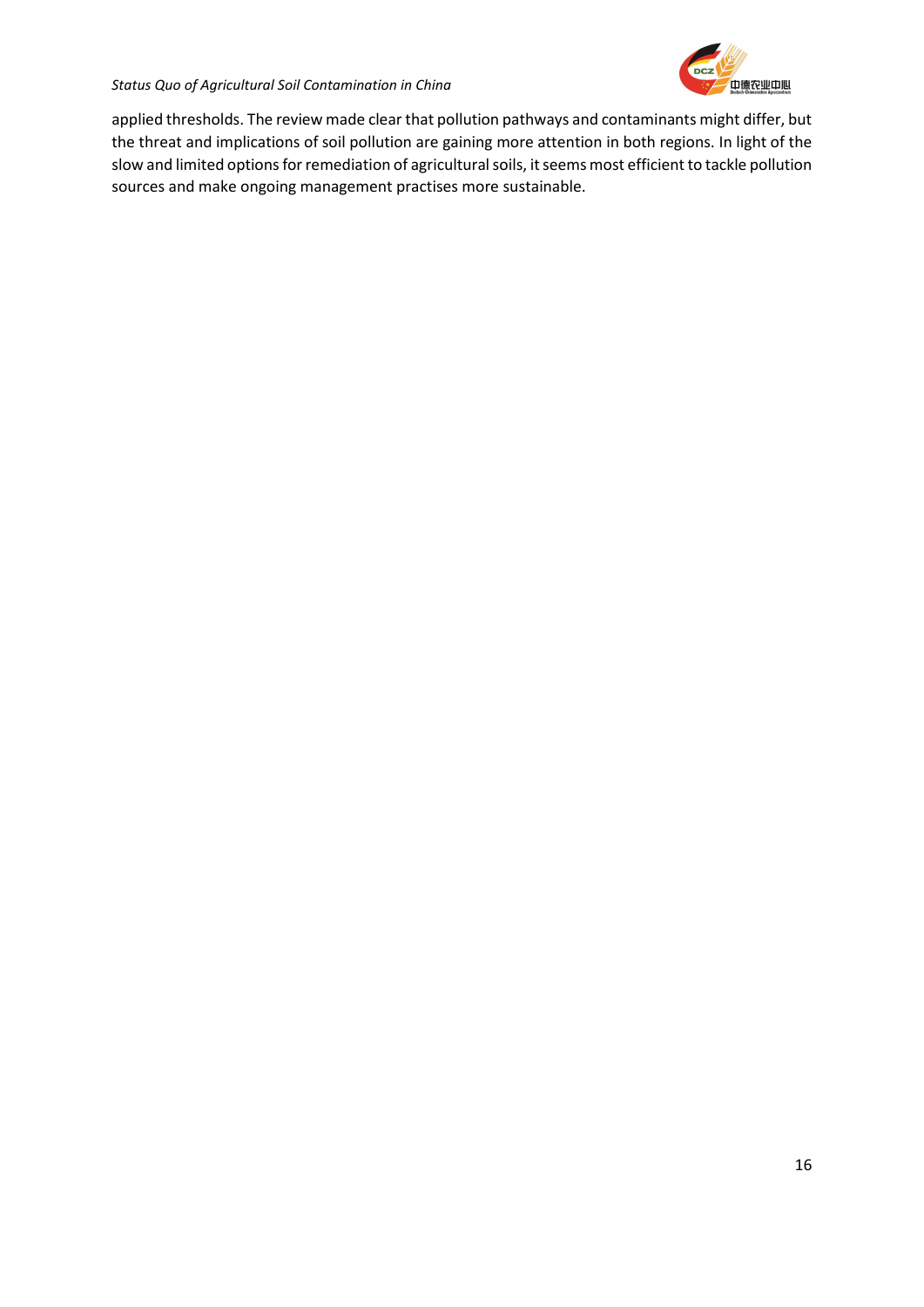

# <span id="page-17-0"></span>References

Ballabio, C., Panagos, P., Lugato, E., Huang, J.-H., Orgiazzi, A., Jones, A., Fernández-Ugalde, O., Borrelli, P. & Montanarella, L. (2018): Copper distribution in European topsoils: An assessment based on LUCAS soil survey. – In: Science of the Total Enviornment 636, p.282-298

Bundesbodenschutzverordnung (BBodSchV): https://www.gesetze-iminternet.de/bbodschv/anhang\_2.html (Accessed: 3 March 2022)

European Environment Agency (EEA) (2019): The European environment – state and outlook 2020. Knowledge for transition to a sustainable Europe.

Ertani, A., Mietto, A., Borin, M. & Nardi, S. (2017): Chromium in Agricultural Soils and Crops: A Review. – In: Water, Air & Soil Pollution 228: 190

GB 15618-1995: Ministry of Ecology and Environment (MEE) & State Bureau of Technical Supervision (1995): Soil environmental quality – Risk control standard for soil contamination of agricultural land 土壤环境质量 农用地土壤污染风险管控标准(试行)。

https://english.mee.gov.cn/Resources/standards/Soil/Quality\_Standard3/200710/W0200703134855 87994018.pdf (Accessed: 19.01.2022)

GB 15618-2018: Ministry of Ecology and Environment (MEE) & State Bureau of Technical Supervision (2018): Soil environmental quality – Risk control standard for soil contamination of agricultural land 土壤环境质量 农用地土壤污染风险管控标准(试行)。

https://www.mee.gov.cn/ywgz/fgbz/bz/bzwb/trhj/201807/t20180703\_446029.shtml (Accessed: 12.01.2022)

Gong, Y., Qu, Y., Yang, S., Tao, S., Shi, T., Liu, Q., Chen, Y., Wu, Y. & Ma, J. (2020): Status of arsenic accumulation in agricultural soils across China (1985-2016). – In: Environmental Research 186

Heuser, I. (2022): Special Issue on Soil Governance of the Journal of Soil Security: Soil Governance in the current European Uion Law and in the European Green Deal. – In: Soil Security 6

Huang, Y., Wang, L., Wang, W., Li, T., He, Z. & Yang, X. (2019): Current status of agricultural soil pollution by heavy metals in China: A meta-analysis. – In: Science of the Total Environment 651, p.3034-3042

Kang, Y., Liu, G., Chou, C.-L., Wong, M. H., Zheng, L., & Ding, R. (2011): Arsenic in Chinese coals: Distribution, modes of occurrence, and environmental effects. – In: Science of the Total Environment, 412-413, 1–13

Li, J., Li, F. & Liu, Q. (2015): Sources, concentrations and risk factors of organochlorine pesticides in soil, water and sediment in the Yellow River estuary. – In: Marine Pollution Bulletin

Li, X., Zhang, J., Ma, J., Liu, Q., Shi, T., Gong, Y., Yang, S. & Wu, Y. (2020): Status of chromium accumulation in agricultural soils across China (1989-2016). – In: Chemosphere 256, p.4-8

Liu, S., Wang, X., Guo, G.& Yan, Z. (2021): Status and environmental management of soil mercury pollution in China: A review. – In: Journal of Environmental Management 277, p.1-12

Luo, L., Ma, Y., Zhang, S., Wei, D. & Zhu, Y.-G. (2009): An inventory of trace element inputs to agricultural soils in China. – In: Journal of Environment Management 90, p.2524-2530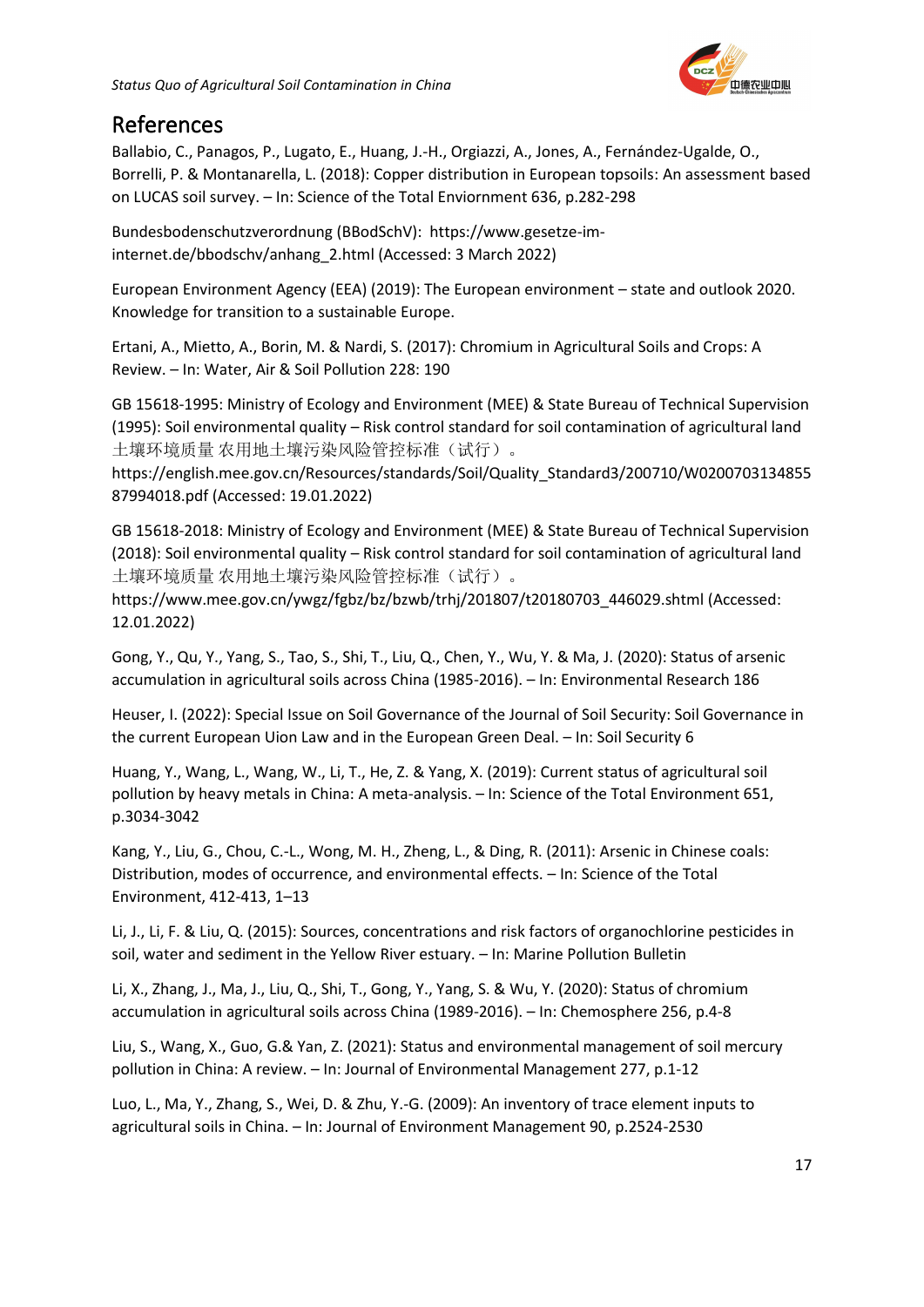

Ma, Y., Yun, X., Ruan, Z., Lu, C., Shi, Y., Qin, Q., Men, Z., Zou, D., Du, X., Xing, B. & Xie, Y. (2020): Review of hexachlorocyclohexane (HCH) and dichlorodiphenyltrichloroethane (DDT) contamination in Chinese soils. – In: Science of the Total Environment 749

Maliszewska-Kordybach, B., Smreczak, B. & Klimkowicz-Pawlas, A. (2009): Concentrations, sources, and spatial distribution of individual polycyclic aromatic hydrocarbons (PAHs) in agricultural soils in the Eastern part of the EU: Poland as a case study. – In: Science of the Total Environment 407, p.3746-3753

Ministry of Environmental Protection (MEP) and the Ministry of Land and Resources (MLR) (2014): 全国土壤污染状况调查公报. http://www.gov.cn/foot/2014-04/17/content\_2661768.htm (Accessed: 07.01.2022)

Ministry of the Environment, Finland (MEF) (2007): Government Decree on the Assessment of Soil Contamination and Remediation Needs (214/2007, March 1, 2007)

NBSPRC (National Bureau of Statistics of the People's Republic of China) (2020) Statistical bulletin of the national economic and social development of People's Republic of China in 2020. http://www.stats.gov.cn/tjsj/ndsj/2020/indexch.htm. (Accessed: 26.01.2022)

Orgiazzi, A., Ballabio, C., Panagos, P., Jones, A. & Fernández-Ugalde, O. (2017): LUCAS Soil, the largest expandable soil dataset for Europe: a review. - In: European Journal of Soil Science 69.1. p.140-153

Panagos, P., von Liedekerke, M., Yigini, Y. & Montanarella, L. (2013a): Contaminated Sites in Europe: Review of the Current Situation Based on Data Collected through a European Network. – In: Journal of Environmental and Public Health 2013, p.1-11

Panagos, P., Ballabio, C., Yigini, Y. & Dunbar, M.B. (2013b): Estimating the soil organic carbon content for European NUTS2 regions based on LUCAS data collection. – In: Science of The Total Environment 442, p.235-246

Panagos, P., Jiskra, M., Borrelli, P., Liakos, L. & Ballabio, C. (2021): Mercury in European topsoils: Anthropogenic sources, stocks and fluxes. – In: Environmental Research 201

Qin, G., Niu, Z., Yu, J., Li, Z., Ma, J. & Xiang, P. (2021): Soil heavy metal pollution and food safety in China: Effects, sources and removing technology. - In: Chemosphere 267. P.1-12(check)

The State Council Information Office of the People's Republic of China (SIO) (2019): Food Security in China. http://www.scio.gov.cn/m/zfbps/32832/Document/1666228/1666228.htm (Accessed: 11 March 2022)

Silva, V., Hol, H.G.J., Zomer, P., Tienstra, M., Ritsema, C.J. & Geissen, V. (2019): Pesticide residues in European agricultural soils – A hidden reality unfolded. – In: Science of the Total Environment 653, p.1532-1545

Sun, J., Pan, L., Tsang, D.C.W., Zhan, Y, Zhu, L. & Li, X. (2018): Organic contamination and remediation in the agricultural soils of China: A critical review. - In: Science of the Total Environment 615. P.724-740